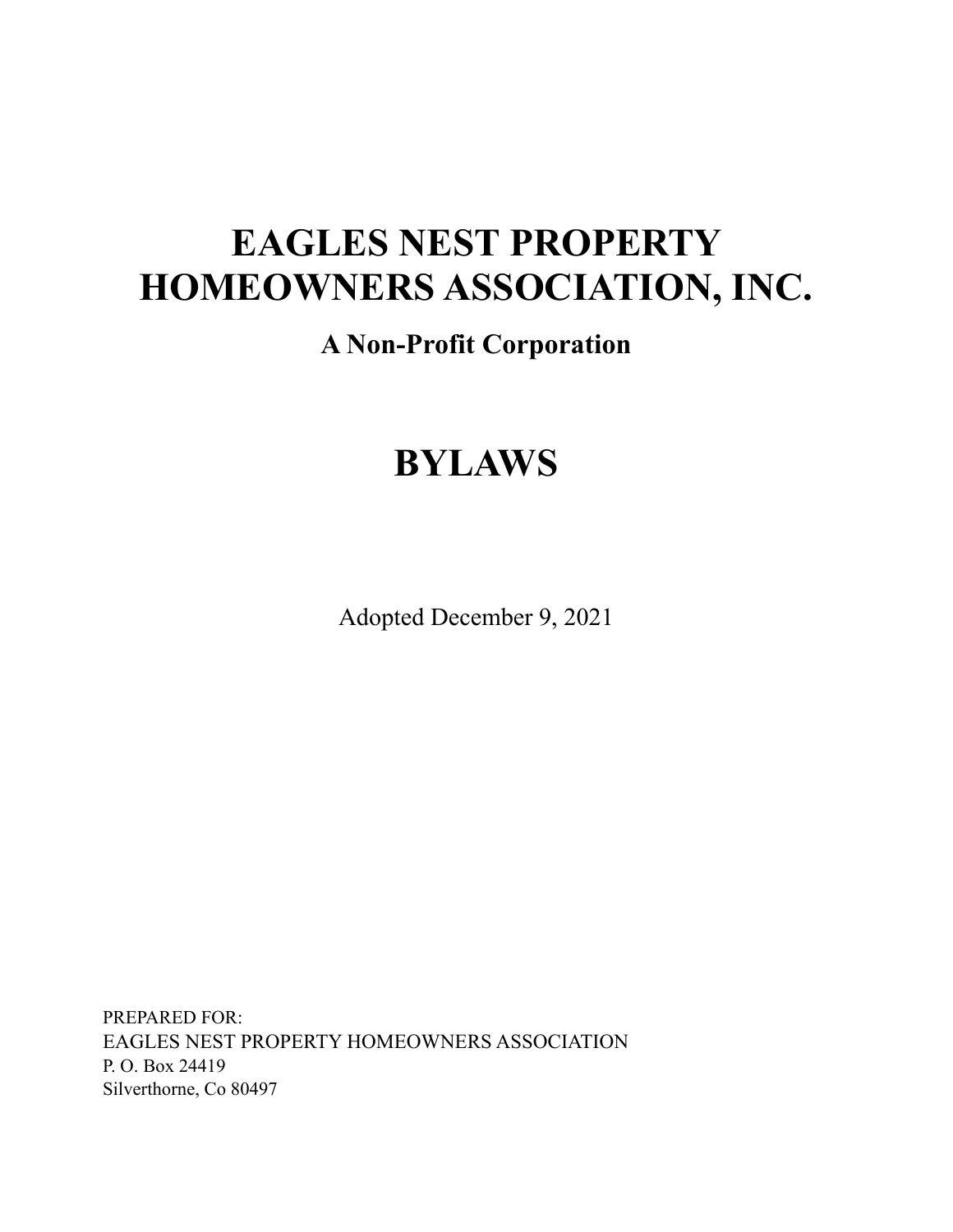# **LIST OF BYLAWS**

| <b>ARTICLE I: GENERAL</b>              | 6              |
|----------------------------------------|----------------|
| PRINCIPAL OFFICE                       | 6              |
| <b>DEFINITIONS</b>                     | 6              |
| <b>NONDISCRIMINATION</b>               | 6              |
| <b>ARTICLE II: OWNERS</b>              | $\overline{7}$ |
| ROLES AND REPSONSIBILITIES             | $\overline{7}$ |
| <b>TENANTS</b>                         | $\tau$         |
| <b>ANNUAL MEETING</b>                  | $\tau$         |
| <b>SPECIAL MEETINGS</b>                | $\tau$         |
| <b>QUORUM</b>                          | 8              |
| <b>MANNER OF ACTING</b>                | 8              |
| <b>VOTING</b>                          | 8              |
| <b>NOTICES</b>                         | 8              |
| <b>PROXIES</b>                         | 8              |
| <b>OWNER EDUCATION</b>                 | 8              |
| <b>ARTICLE III: BOARD OF DIRECTORS</b> | 9              |
| <b>GENERAL POWERS</b>                  | 9              |
| PERFORMANCES OF DUTIES                 | 9              |
| NUMBER, TENURE AND QUALIFICATIONS      | 9              |
| <b>REGULAR MEETINGS</b>                | 9              |
| <b>SPECIAL MEETINGS</b>                | 10             |
| <b>NOTICE</b>                          | 10             |
| <b>QUORUM</b>                          | 10             |
| <b>MANNER OF ACTING</b>                | 10             |
| <b>EXECUTIVE SESSION</b>               | 11             |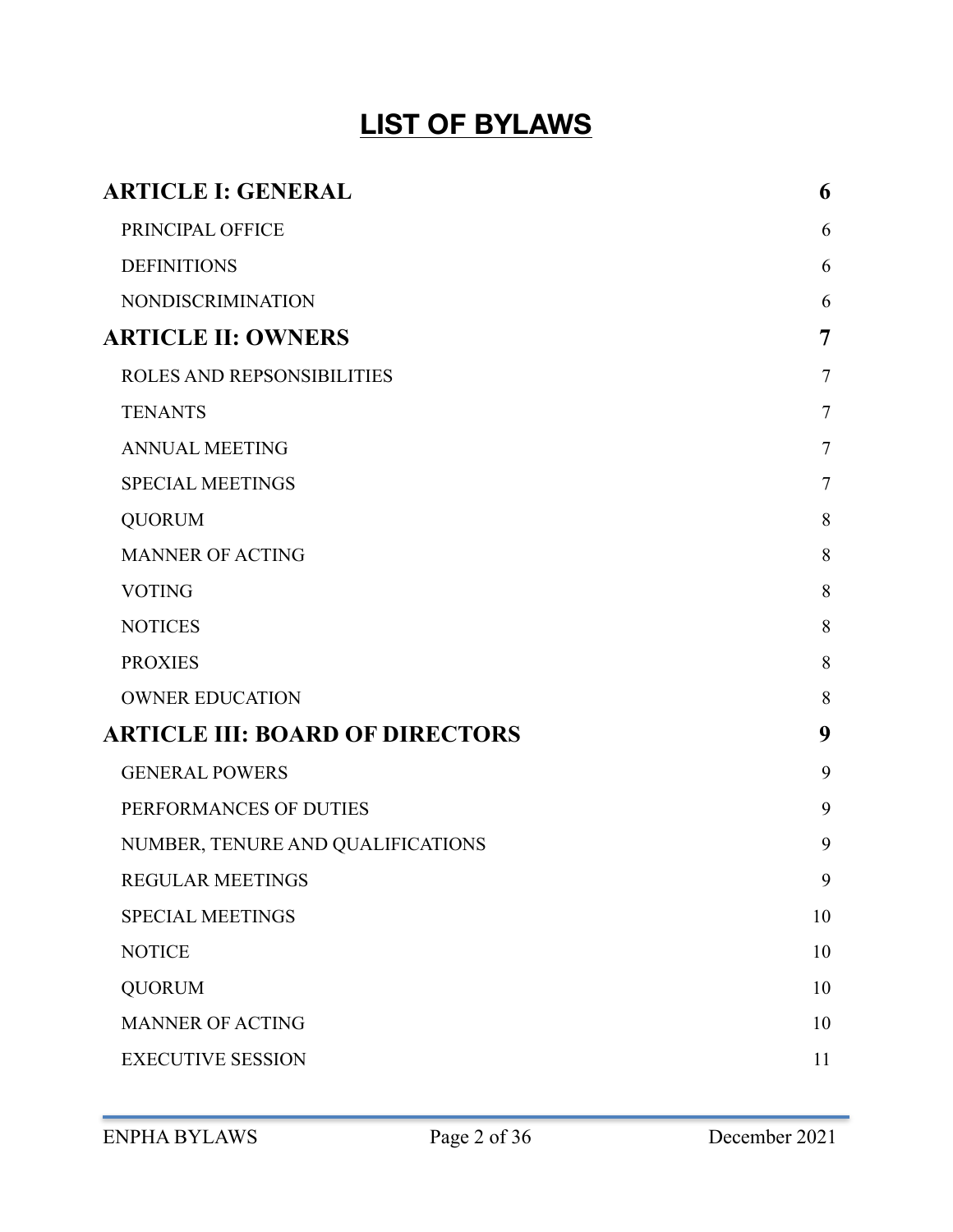| <b>INFORMAL ACTIONS BY DIRECTORS</b> | 11 |
|--------------------------------------|----|
| PARTICIPATION BY ELECTRONIC MEANS    | 12 |
| <b>VACANCIES</b>                     | 12 |
| <b>RESIGNATION</b>                   | 12 |
| <b>REMOVAL</b>                       | 12 |
| <b>COMPENSATION</b>                  | 13 |
| PRESUMPTION OF ASSENT                | 13 |
| <b>PROXIES</b>                       | 13 |
| <b>ARTICLE IV: OFFICERS</b>          | 14 |
| <b>PRESIDENT</b>                     | 14 |
| <b>VICE PRESIDENT</b>                | 14 |
| <b>SECRETARY</b>                     | 14 |
| <b>TREASURER</b>                     | 15 |
| <b>DESIGN</b>                        | 15 |
| <b>ENVIRONMENTAL</b>                 | 15 |
| <b>FACILITIES &amp; MAINTENANCE</b>  | 16 |
| APPOINTMENT AND TERM OF OFFICE       | 16 |
| <b>REMOVAL</b>                       | 16 |
| <b>VACANCIES</b>                     | 16 |
| <b>ASSISTANT OFFICERS</b>            | 16 |
| <b>SALARIES</b>                      | 16 |
| <b>ARTICLE V: FINANCIAL RULES</b>    | 17 |
| <b>BUDGETS</b>                       | 17 |
| <b>ACCOUNT MANAGERS</b>              | 17 |
| <b>AUTHORIZATION TO SPEND</b>        | 17 |
| <b>BIDS AND QUOTES</b>               | 18 |
| <b>APPROVED SUPPLIERS</b>            | 18 |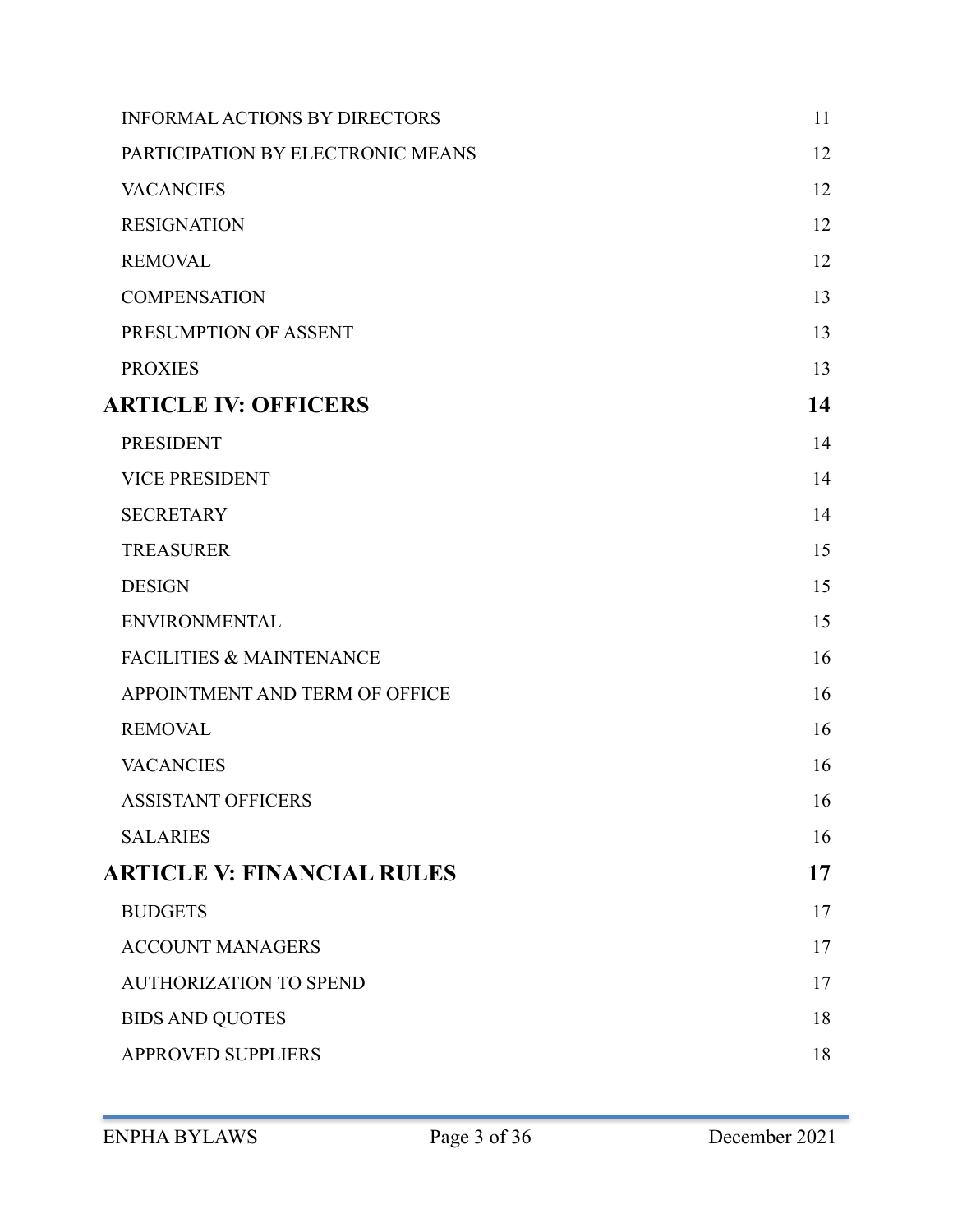| PROCEDURES FOR PAYING APPROVED EXPENDITURES        | 18 |
|----------------------------------------------------|----|
| DESIGN REVIEW COMMITTEE (DRC)                      | 19 |
| <b>EMERGENCIES</b>                                 | 19 |
| <b>REVENUE ACCOUNTS</b>                            | 19 |
| <b>RESERVE ACCOUNTS</b>                            | 19 |
| <b>BALANCE SHEET ACCOUNTS</b>                      | 20 |
| <b>AUDITS AND REVIEWS</b>                          | 20 |
| <b>LOANS</b>                                       | 20 |
| <b>GIFTS</b>                                       | 20 |
| <b>ARTICLE VI: ANNUAL DISCLOSURE</b>               | 21 |
| <b>ARTICLE VII: RECORDS</b>                        | 22 |
| <b>REQUIRED RECORDS</b>                            | 22 |
| <b>OWNER RIGHT TO INSPECT RECORDS</b>              | 23 |
| <b>LIMITATION ON RECORD REQUESTS</b>               | 24 |
| <b>OTHER DOCUMENTS</b>                             | 25 |
| <b>ARTICLE VIII: INDEMNIFICATION AND INSURANCE</b> | 26 |
| <b>INDEMNIFICATION</b>                             | 26 |
| <b>INSURANCE</b>                                   | 26 |
| <b>ARTICLE IX: CONFLICTS OF INTEREST</b>           | 27 |
| <b>DEFINITIONS</b>                                 | 27 |
| REQUIREMENTS IN EVENT OF CONFLICT OF INTEREST      | 27 |
| <b>ARTICLE X: DISPUTES</b>                         | 28 |
| <b>BOARD VOTE</b>                                  | 28 |
| <b>MEDIATION</b>                                   | 28 |
| <b>ARTICLE XI: COVENANTS AND RULES</b>             | 29 |
| REVIEW OF SUSPECTED VIOLATIONS                     | 29 |
| PERSONS NOT ENTITLED TO PARTICIPATE                | 29 |
|                                                    |    |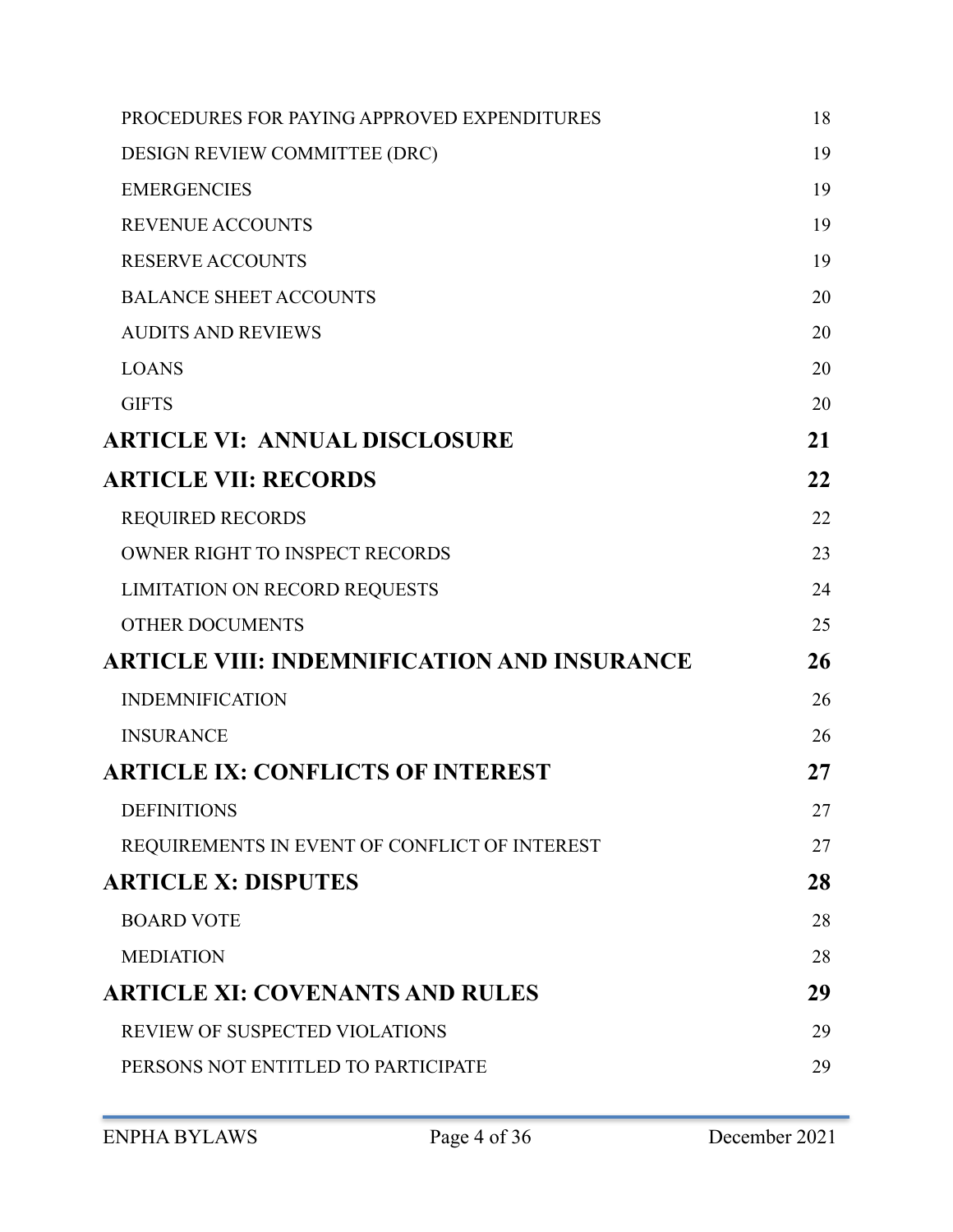| <b>NOTICE</b>                                        | 29 |
|------------------------------------------------------|----|
| <b>FACTFINDING</b>                                   | 29 |
| <b>FINE SCHEDULE</b>                                 | 30 |
| <b>COLLECTION PROVISIONS</b>                         | 30 |
| <b>REMEDIATION</b>                                   | 30 |
| <b>ARTICLE XII: COLLECTION OF UNPAID ASSESSMENTS</b> | 31 |
| <b>COLLECTION POLICY</b>                             | 31 |
| <b>DEFINITIONS:</b>                                  | 31 |
| <b>COLLECTIONS</b>                                   | 31 |
| <b>DUE DATE</b>                                      | 31 |
| <b>DELINQUENT</b>                                    | 31 |
| <b>LATE FEES</b>                                     | 31 |
| <b>INTEREST</b>                                      | 31 |
| <b>HANDLING FEES</b>                                 | 32 |
| RETURNED CHECK CHARGES                               | 32 |
| <b>BILLING AND NOTICE</b>                            | 32 |
| <b>PAYMENTS</b>                                      | 32 |
| NOTICE OF DELINQUENCY                                | 33 |
| REFERRAL TO COLLECTION AGENCY OR ATTORNEY            | 33 |
| <b>FORBEARANCE</b>                                   | 33 |
| <b>SUSPENSION OF VOTING RIGHTS</b>                   | 33 |
| <b>BANKRUPTCY</b>                                    | 33 |
| <b>LIENS</b>                                         | 34 |
| ASSIGNMENT OF COLLECTION RIGHTS                      | 34 |
| <b>BUSINESS JUDGMENT</b>                             | 34 |
| <b>ARTICLE XIII: WAIVER OF NOTICE</b>                | 35 |
| <b>ARTICLE XIV: AMENDMENTS</b>                       | 36 |
|                                                      |    |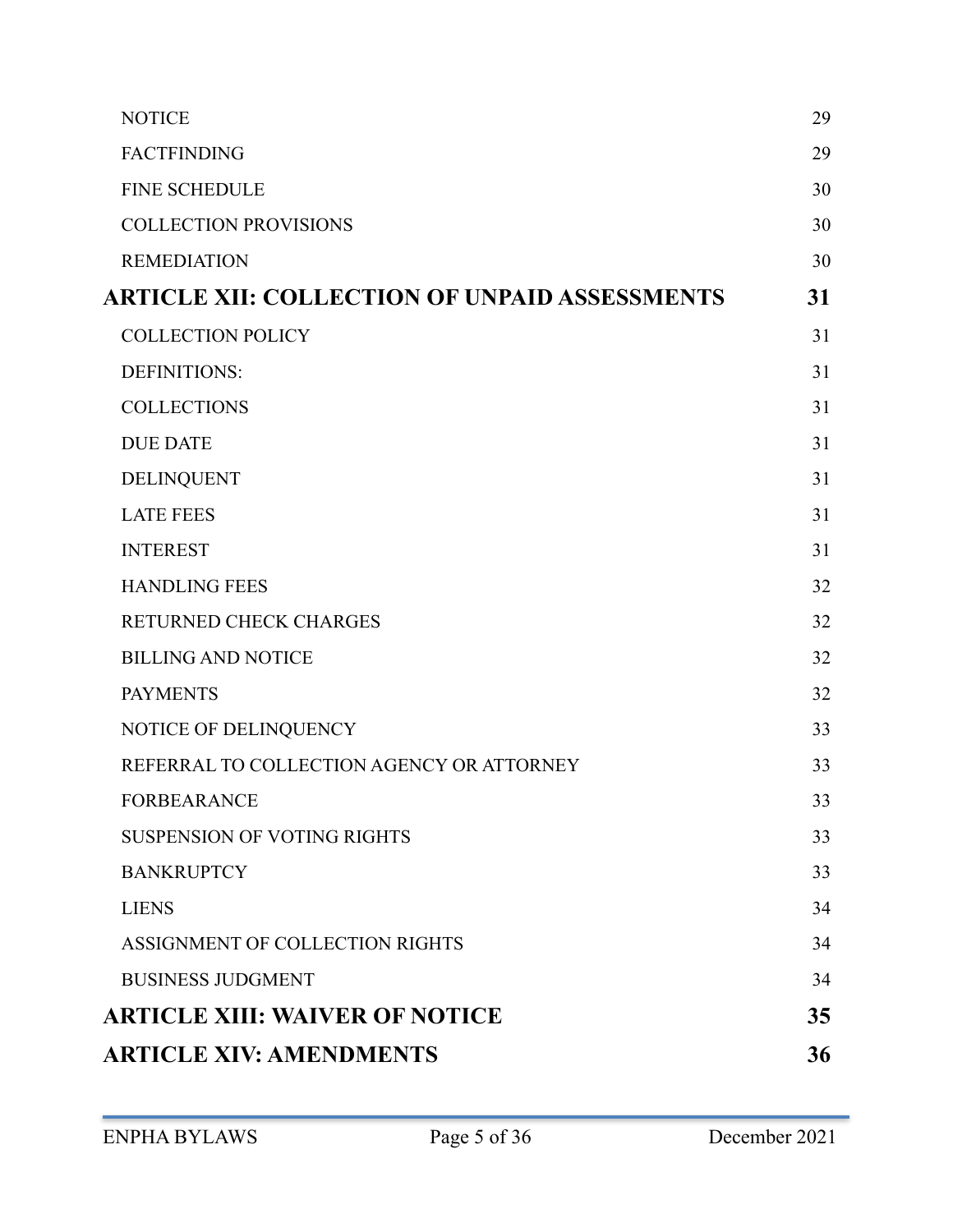# <span id="page-5-0"></span>**ARTICLE I: GENERAL**

## <span id="page-5-1"></span>**PRINCIPAL OFFICE**

The principal office of the Association in the State of Colorado shall be located at 2700 Golden Eagle Road, Silverthorne, CO 80498. The Association may have such other offices as the Board of Directors may designate.

The registered office of the Association, required by the Colorado Nonprofit Corporation Act to be maintained in the State of Colorado, may be, but need not be; identical with the principal office in the State of Colorado, and the address of the registered office may be changed by the Board of Directors.

## <span id="page-5-2"></span>**DEFINITIONS**

"Association" shall mean the EAGLES NEST PROPERTY HOMEOWNERS ASSOCIATION, (ENPHA), a nonprofit corporation organized and existing under the laws of the State of Colorado, and operating in compliance with the Colorado Common Interest Ownership Act, CRS 38-33.3-101, et. sec.

"Declaration" shall mean the Declaration and Agreement Creating Covenants, Conditions, Restrictions, and Easements established for the benefit of the Association, its Owners, and the property and the residents of the community located thereon.

"ENPHA Property" shall mean any property subject to the Declaration(s) and the covenants, liens or charges imposed thereby.

#### <span id="page-5-3"></span>**NONDISCRIMINATION**

The officers, directors, committee members, and employees of the corporation shall be chosen on a nondiscriminatory basis with respect to sex, race, religion, national origin and sexual orientation.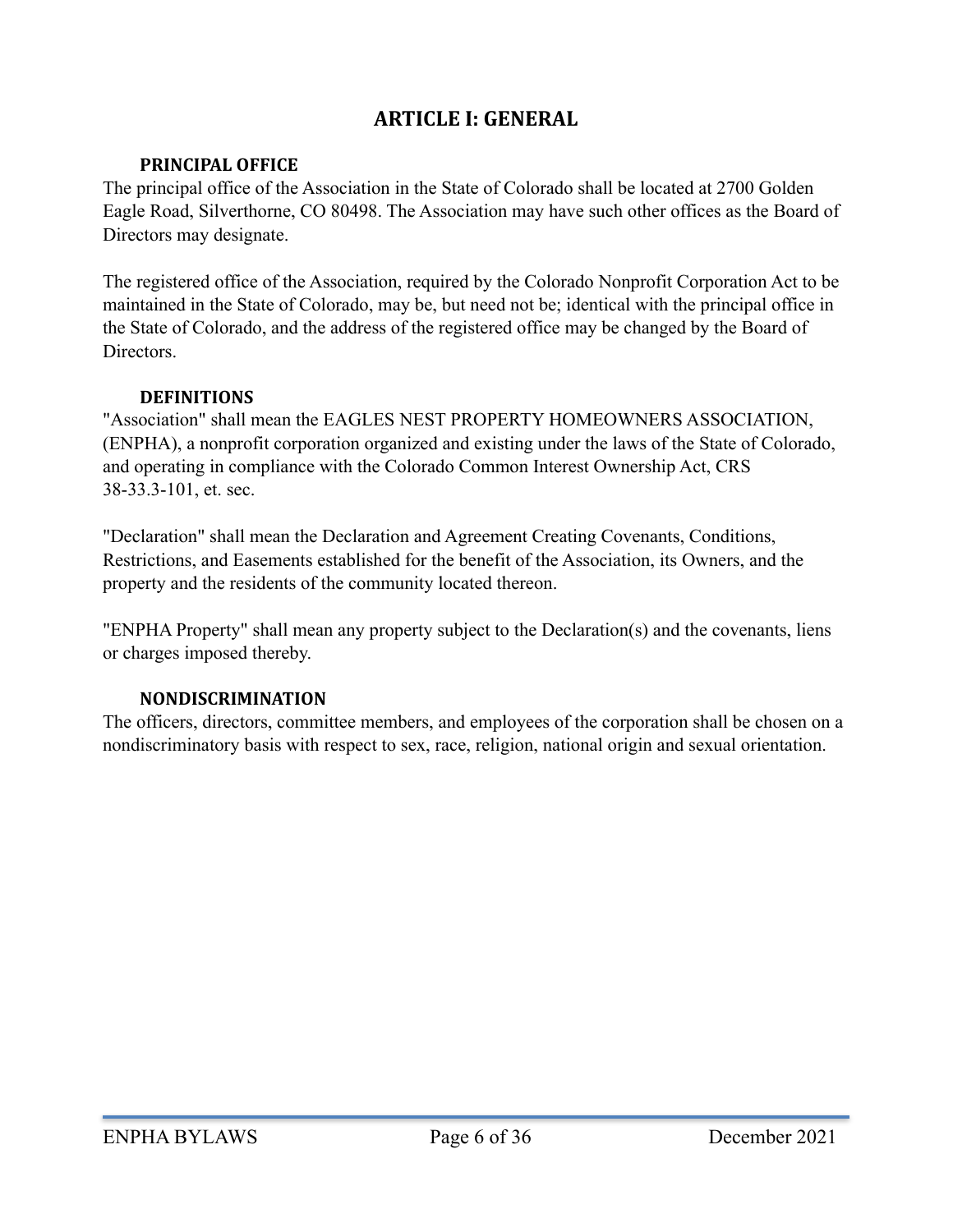# <span id="page-6-0"></span>**ARTICLE II: OWNERS**

## <span id="page-6-1"></span>**ROLES AND REPSONSIBILITIES**

Membership in the Association shall consist of one class and shall be open to all property owners pursuant to its Articles of Incorporation as restated and amended. Members of the Association are hereinafter referred to as "Owners". The rights of the Owners are subject to (a) the payment of periodic charges imposed by the Declaration, and (b) compliance with the covenants of the Declaration and the rules and regulations of the Board of Directors regarding the use of ENPHA Property and the conduct of Owners, their families, their tenants, and the guests of any thereof.

The voting and other membership rights of any Owner may be suspended by action of the Directors during any period when such owner shall have failed to pay any charges then due and payable; but upon payment of such charges, his or her rights and privileges shall be automatically restored. If the Directors have adopted and published rules and regulations governing the use of ENPHA Property, or any common Facilities, or the personal conduct of any person thereon, the voting or other membership rights of any Owner may be suspended by action of the Board of Directors for a period not to exceed thirty (30) days, if the Owner, any member of the Owner's family, tenants or the guests of any thereof shall have violated such rules and regulations.

## <span id="page-6-2"></span>**TENANTS**

Each Owner is entitled to the use and enjoyment of ENPHA Property and Common Area in accordance with the Declaration. Such rights may be delegated to and exercised by all tenants who reside thereunder a lease for a term of one (1) year or more, and the guests of any thereof. Each Owner shall notify the Secretary of the Association in writing of the name and relationship to the Owner of any person who shall be entitled to exercise such rights under this Section. The rights and privileges of such person are subject to suspension by the Board in the same manner and for the same reasons as those of any Owner under the preceding paragraph.

#### <span id="page-6-3"></span>**ANNUAL MEETING**

The annual meeting of the Owners shall be held at such time on such day in the month of March or April as shall be established by the Board of Directors for the purpose of electing directors, and for the transaction of such other business as may come before the meeting. If the election of directors shall not be held on the day designated herein for any annual meeting of the Owners, or at any adjournment thereof, the Board of Directors shall cause the election to be held at a special meeting of the Owners as soon thereafter as may be convenient.

## <span id="page-6-4"></span>**SPECIAL MEETINGS**

Special meetings of the Owners, for any purpose or purposes, unless otherwise prescribed by statute, may be called by the President or by a majority of the Board of Directors, and shall be called by the President at the written request of one-tenth of the Owners.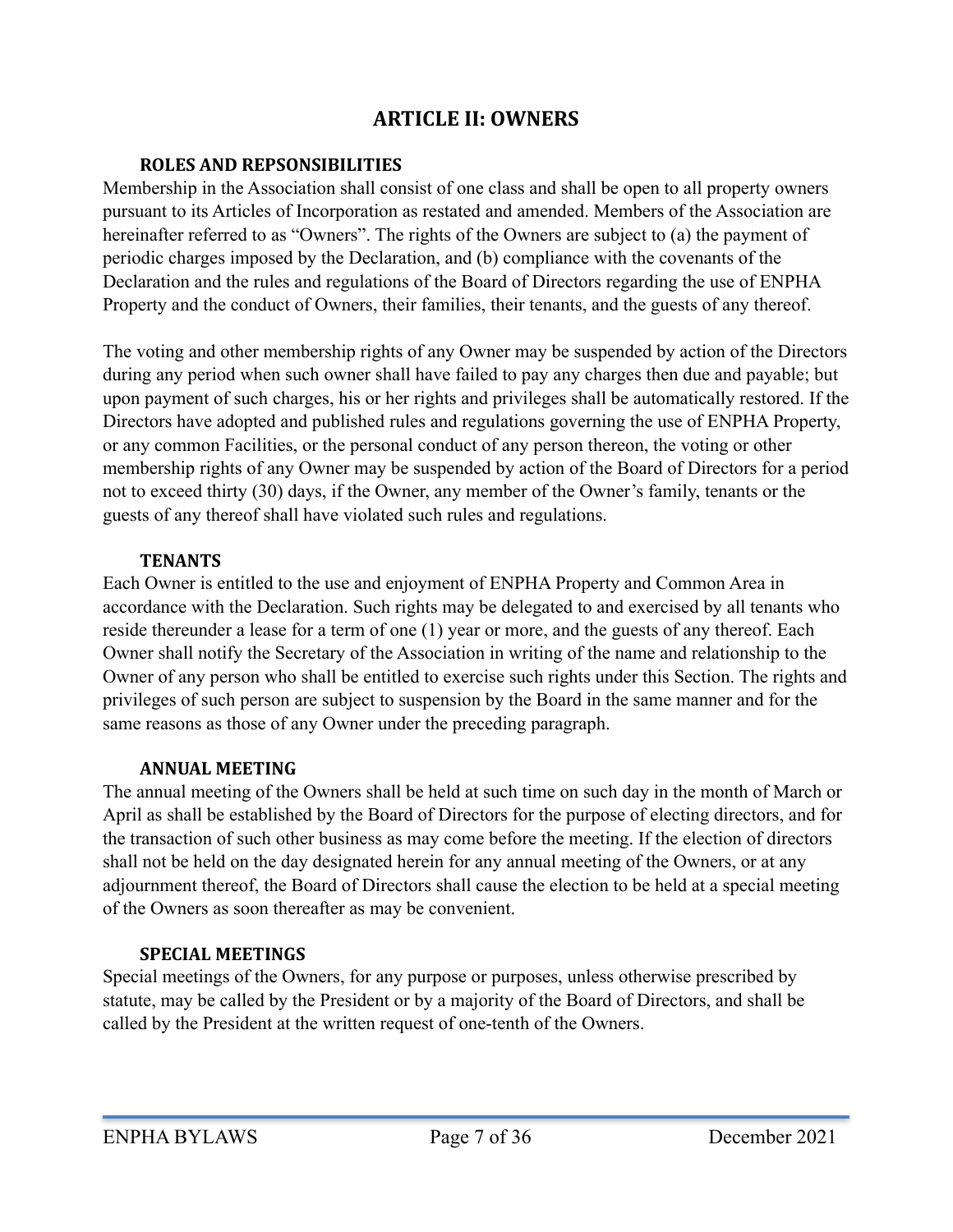## <span id="page-7-0"></span>**QUORUM**

One-fifth of the Owners, entitled to vote, represented in person or by proxy, shall constitute a quorum at any meeting of Owners: except as otherwise provided by the Colorado Nonprofit Corporation Code. In the absence of a quorum at any such meeting, a majority of the Owners present may adjourn the meeting for a period not to exceed sixty days without further notice. At such adjourned meeting at which a quorum shall be present or represented, any business may be transacted which might have been transacted at the meeting as originally noticed. The Owners present at a duly organized meeting may continue to transact business until adjournment, notwithstanding the withdrawal during such meeting of that number of Owners whose absence would cause there to be less than a quorum.

## <span id="page-7-1"></span>**MANNER OF ACTING**

If a quorum is present, the affirmative vote of the majority of the Owners represented at the meeting and entitled to vote on the subject matter shall be the act of the Owners, unless the vote of a greater proportion or number is otherwise required by statute. All meetings of Owners shall be conducted in accordance with the procedural rules set forth in the most recent edition of Robert's Rules of Order.

## <span id="page-7-2"></span>**VOTING**

Voting by the Owners shall be in accordance with the Articles of Incorporation as restated and amended. Voting on any contested election for a position on the Board of Directors must be by written ballot in accordance with the State of Colorado Statue governing such.

## <span id="page-7-3"></span>**NOTICES**

Written notice stating the place, day and hour of the meeting of Owners and, in case of a special meeting, the purpose for which the meeting is called, shall, unless otherwise prescribed by statute, be given not less than ten (10) nor more than fifty (50) days before the date of the meeting, either personally or by depositing the same in the U.S. mail at the direction of the president, the secretary, or the officers or persons entitled to and calling the meeting, to each Owner entitled to vote at that meeting. Notices shall be sent to Owners at the address appearing on the books of the Association and each Owner shall register his address and any change of address with the Secretary of the **Association** 

## <span id="page-7-4"></span>**PROXIES**

At all meetings of the Owners, an Owner may vote in person or by proxy executed in writing by the Owner or by a duly authorized attorney-in-fact. Such proxy shall be filed with the Secretary of the Association before or at the time of the meeting. No proxy shall be valid after eleven months from the date of its execution unless otherwise provided in the proxy.

## <span id="page-7-5"></span>**OWNER EDUCATION**

Annually, the association shall provide education to the Owners as to the general operations of the Association, and the rights and responsibilities of Owners, the Association, and the Board of Directors.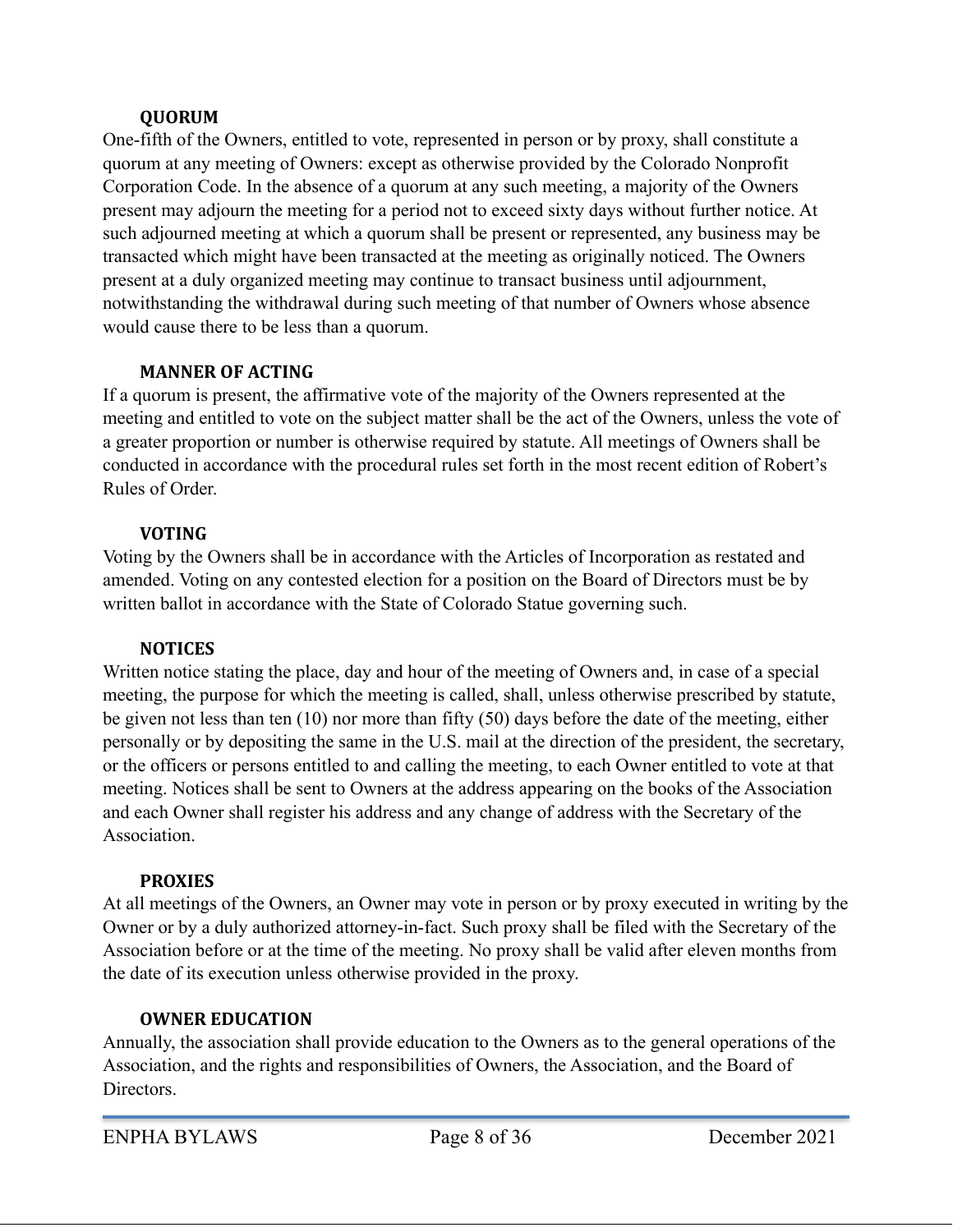# <span id="page-8-0"></span>**ARTICLE III: BOARD OF DIRECTORS**

## <span id="page-8-1"></span>**GENERAL POWERS**

The Board of Directors, subject to and in accordance with the Articles of Incorporation and the Declaration, shall manage the business and affairs of the Association. At its discretion, the Board of Directors may delegate any and all of its authority to other persons or managing agent.

## <span id="page-8-2"></span>**PERFORMANCES OF DUTIES**

A director of the Association shall perform his or her duties as a director, including his or her duties as a member of a committee of the board upon which he or she may serve, in good faith, in a manner he or she reasonably believes to be in the best interests of the Association, and with such judgment as an ordinarily prudent person in a like position would use under similar circumstances. In performing his or her duties, a director shall be entitled to rely on information, opinions, reports, or statements, including financial statements and other financial data, in each case prepared or presented by persons and groups listed the following paragraph. However, the director will not be considered acting in good faith if he or she has knowledge concerning the matter in question that would cause such reliance to be unwarranted.

A person who so performs his or her duties shall not have any liability by reason of being or having been a director of the Association. Those persons and groups on whose information, opinions, reports, and statements a director is entitled to rely upon are: One or more officers or employees of the Association whom the director reasonably believes to be reliable and competent in the matters presented; Counsel, public accountants, or other persons as to matters which the director reasonably believes to be within such persons' professional or expert competence; or a committee of the board upon which he or she does not serve, duly designated in accordance with the provisions of the Declaration or the Bylaws, as to matters within its designated authority, which committee the director reasonably believes to merit confidence.

## <span id="page-8-3"></span>**NUMBER, TENURE AND QUALIFICATIONS**

The number of directors of the Association shall be seven (7). Each director shall hold office for the term stated hereunder until his or her successor shall have been elected. The Owners at each annual meeting shall elect directors for a term of three (3) years as the respective director's current term expires. Directors need not be residents of the State of Colorado.

## <span id="page-8-4"></span>**REGULAR MEETINGS**

The annual meeting of the Board of Directors for the appointment of officers shall be held as soon as practicable following the annual meeting of the Owners. The Board of Directors may provide, the time and place, either within or without the State of Colorado, for the holding of additional meetings without notice other than by resolution. The President or Vice President shall preside at all meetings of the Board of Directors.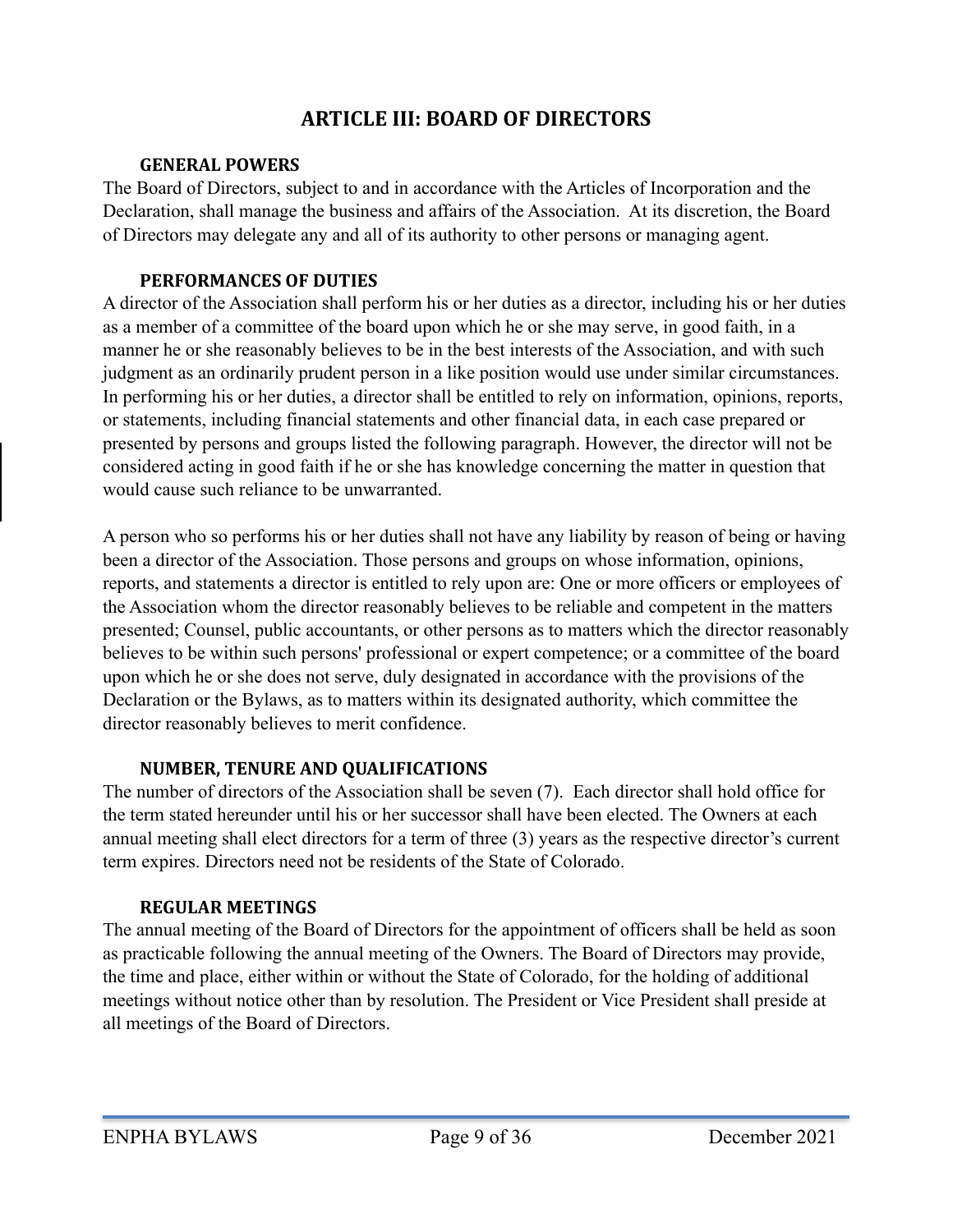## <span id="page-9-0"></span>**SPECIAL MEETINGS**

Special meetings of the Board of Directors may be called by the President or at the request of any two directors. The person or persons authorized to call special meetings of the Board of Directors may fix any place, within the State of Colorado, as the place for holding any special meeting of the Board of Directors called by them.

## <span id="page-9-1"></span>**NOTICE**

Written notices of any special meeting of the Board of Directors shall be given as follows: By depositing in the U.S. mail to each director at his or her business address at least three days prior to the meeting; or by personal delivery or email or other form of electronic means at least twenty-four hours prior to the meeting to the business address or residence address of each director, or in the event such notice is given on a Saturday, Sunday or holiday, to the residence address of each director. If mailed, such notice shall be deemed to be delivered when deposited in the United States mail, so addressed, with postage thereon prepaid. Any director may waive notice of any meeting. The attendance of a director at any meeting shall constitute a waiver of notice of such meeting, except where, a director attends a meeting for the express purpose of objecting to the transaction of any business because the meeting is not lawfully called or convened. Neither the business to be transacted at, nor the purpose of, any regular or special meeting of the Board of Directors need be specified in the notice or waiver of notice of such meeting, unless specifically required by law or these Bylaws.

## <span id="page-9-2"></span>**QUORUM**

Two-thirds (⅔) of the number of directors shall constitute a quorum for the transaction of business at any meeting of the Board of Directors, but if less than such number is present at a meeting in person or represented by proxy, a majority of the directors present may adjourn the meeting without further notice.

## <span id="page-9-3"></span>**MANNER OF ACTING**

Except as otherwise required by law or by the Articles of Incorporation, the act of the majority of the directors present at a meeting at which a quorum is present shall be the act of the Board of Directors. All meetings of the board of directors shall be governed by the procedural rules set forth in the most recent edition of Robert's Rules of Order. All meetings of the Board of Directors shall be open to all Owners and their representatives. At an appropriate time determined by the President, but before the Board of Directors votes on the issue under discussion, the Board of Directors shall permit the Owners or their designated representative to speak regarding the issue. If more than one person desires to address an issue and there are opposing views, the Board of Directors shall provide for a reasonable number of persons to speak on each side of the issue. The Board of Directors may place reasonable time restrictions on persons speaking during the meeting.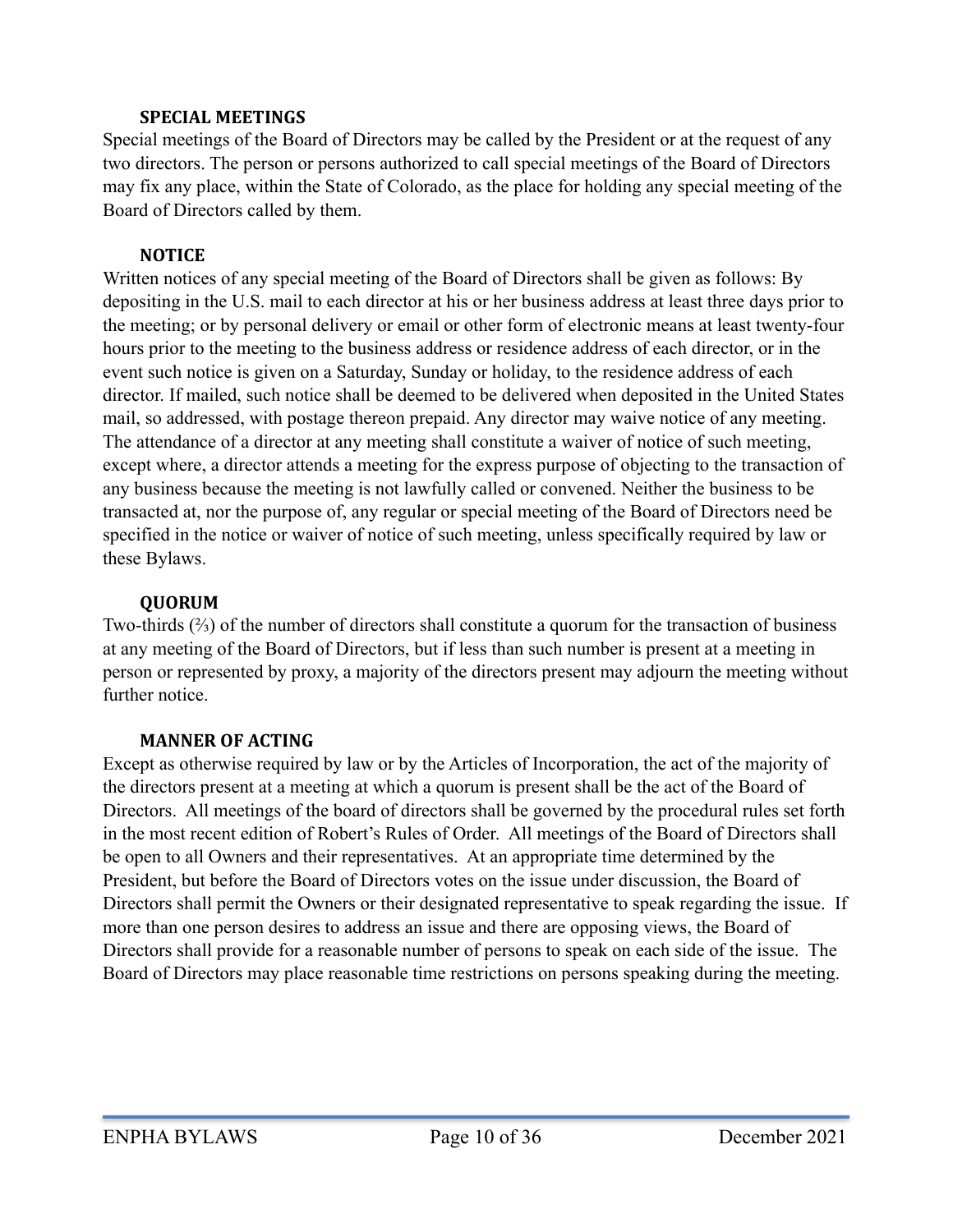## <span id="page-10-0"></span>**EXECUTIVE SESSION**

The Board of Directors may conduct on executive session and restrict attendance to the Board of Directors and others specifically designated by the Board of Directors for any of the following reasons:

- (a) to consult with legal counsel concerning disputes that are the subject of pending or imminent court proceedings or matters that are privileged or confidential between attorney and client;
- (b) to discuss matters pertaining to employees of ENPHA or the managing agent's contract or involving the employment, promotion, discipline, or dismissal of an officer, agent, or employee of ENPHA;
- (c) investigate proceedings concerning possible or actual criminal misconduct;
- (d) the disclosure of any matter which would constitute an unwarranted invasion of individual privacy; or
- (e) review or discussion relating to any written or oral communication from legal counsel.

Before the Board of Directors enters into executive session, the President shall announce the general matter to be discussed from the above reasons. The minutes of all meetings at which an executive session was held must indicate that an executive session was held and the general subject matter of the discussion. While in executive session, the Board of Directors will not vote on any issue under discussion.

## <span id="page-10-1"></span>**INFORMAL ACTIONS BY DIRECTORS**

Any action required or permitted to be taken by the Board of Directors or by a committee thereof at a meeting may be taken without a meeting if a consent in writing, setting forth the action so taken, shall be signed by all of the directors or all of the committee members entitled to vote with respect to the subject matter thereof.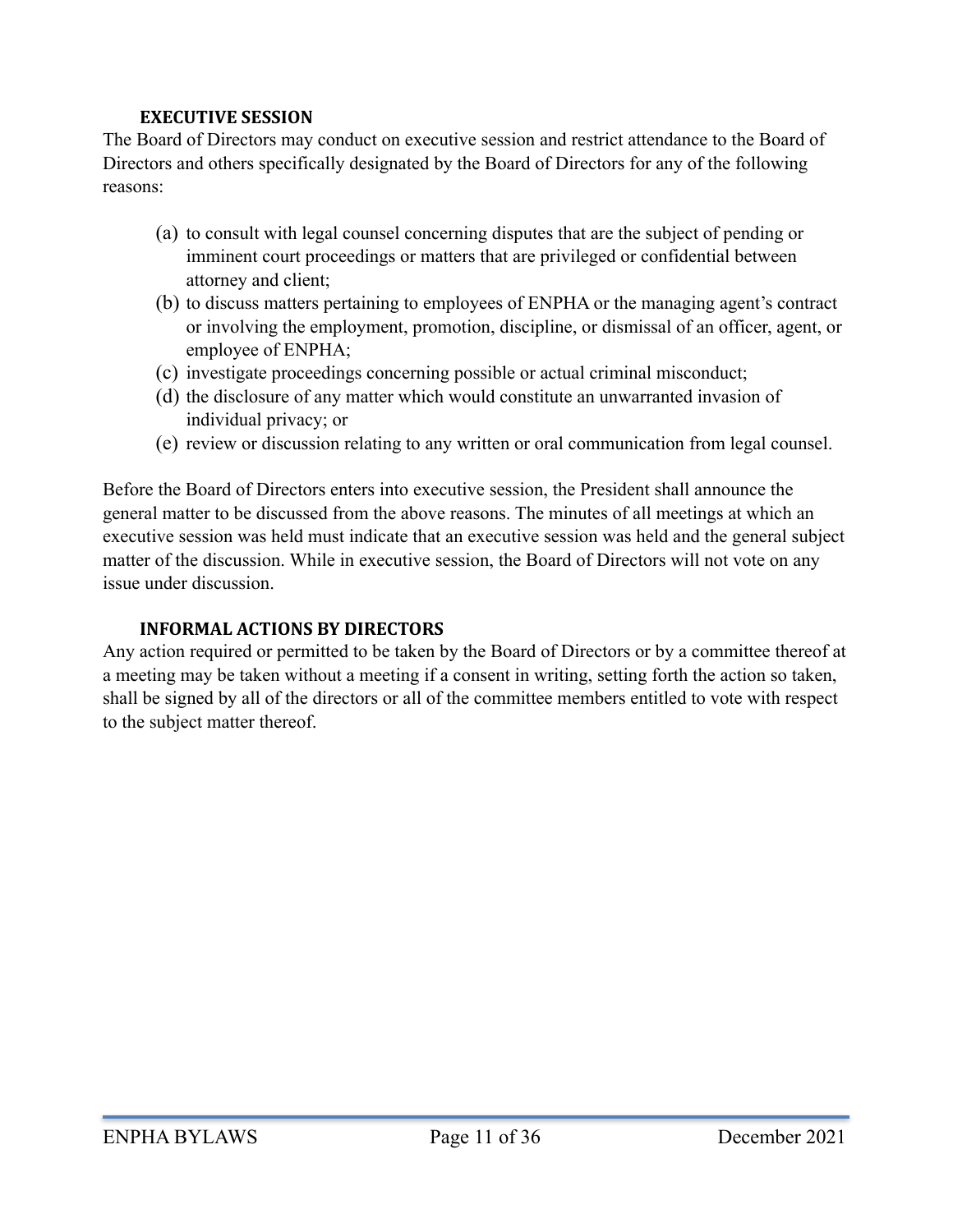## <span id="page-11-0"></span>**PARTICIPATION BY ELECTRONIC MEANS**

Any member of the Board of Directors or any committee designated by such Board may participate in a meeting of the Board of Directors or committee by means of telephone conference or similar communications equipment by which all persons in the meeting can hear each other at the same time. Such participation shall constitute presence in person at the meeting.

Action may be taken by the Board of Directors by electronic means without a physical meeting of the Board of Directors. Any such action shall be initiated by the Secretary of the Board of Directors, or his or her designee, by electronically transmitting the proposed action to all members of the Board of Directors. Members of the Board of Directors shall cast their votes on the proposed action by electronic transmission to the Secretary with electronic copies to all other members of the Board of Directors. Voting shall be open for the period of time set forth by the Secretary in the notice of the proposed action, but in no event less than forty-eight (48) hours. In order for the proposed action to be approved, the majority of those voting must agree to the proposed action. No action shall be authorized by electronic means unless the total number of votes cast by members of the Board of Directors constitute a quorum.

#### <span id="page-11-1"></span>**VACANCIES**

Any vacancy occurring in the Board of Directors may be filled by appointment by the remaining Board of Directors. A director appointed to fill a vacancy shall serve the unexpired term of his or her predecessor in office, at which time the appointed director position will be filled by an election of the Owners at the next annual Owners' meeting.

#### <span id="page-11-2"></span>**RESIGNATION**

Any director may resign at any time by giving written notice to the President or the Secretary of the Association. The resignation of any director shall take effect upon receipt of notice thereof or at such later time as shall be specified in such notice; and unless otherwise specified therein, the acceptance of such resignation shall not be necessary to make it effective.

#### <span id="page-11-3"></span>**REMOVAL**

Any director or directors may be removed at any time, with cause, in the manner provided in the Colorado Nonprofit Corporation Act.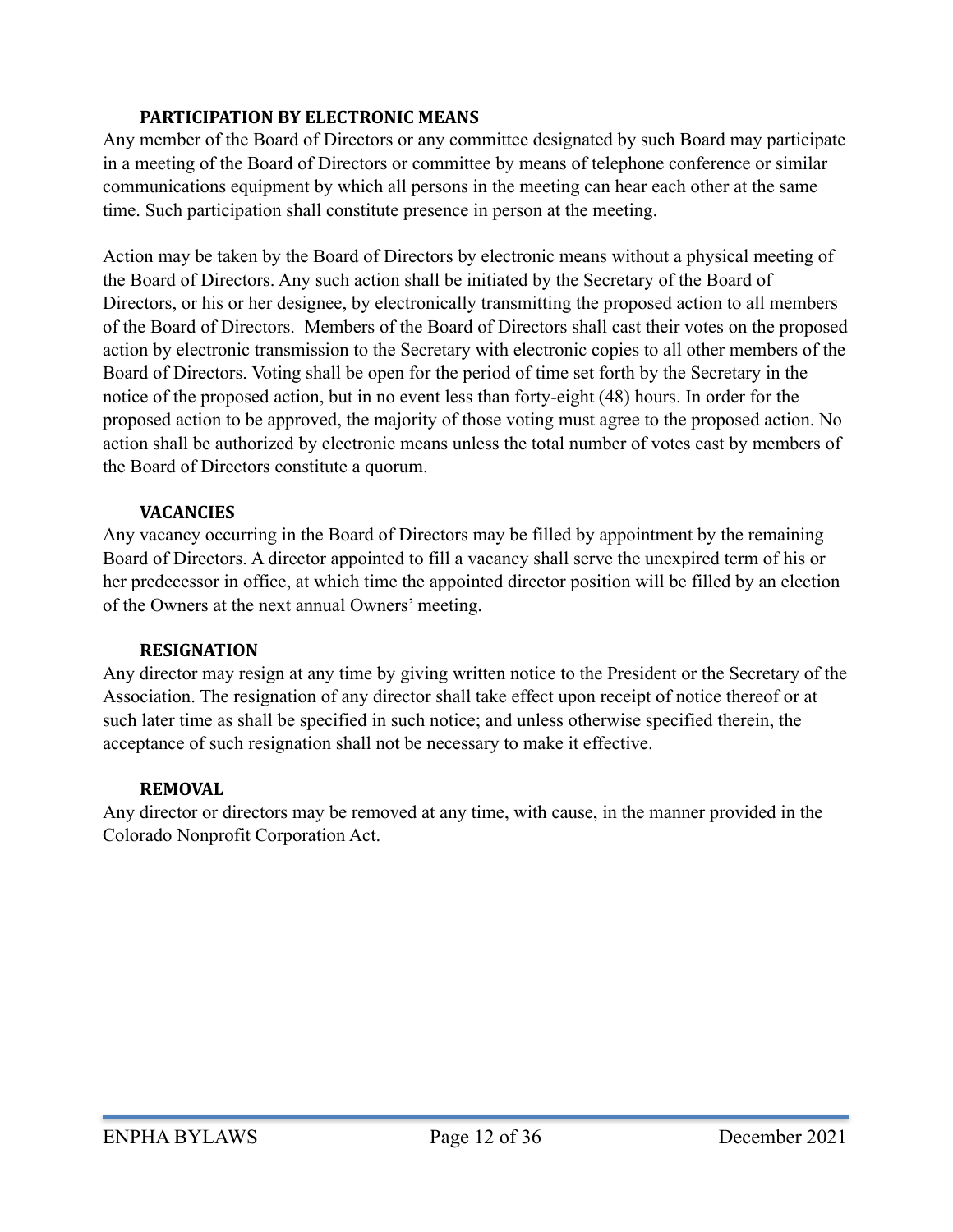### <span id="page-12-0"></span>**COMPENSATION**

Directors shall not receive any stated salaries for their services, but by resolution of the Board of Directors a fixed sum and expenses of attendance at each meeting and may be paid for attendance at each meeting of the Board of Directors; but nothing herein shall preclude any director from serving the Association in any other capacity and receiving compensation therefore, with full disclosure to the Owners.

In compliance with Colorado Revised Statute 38-33.3-209.6, the Board of Directors may authorize reimbursement of board members for their actual and necessary expenses incurred in attending educational meetings and seminars on responsible governance of Colorado Home Owners **Associations** 

## <span id="page-12-1"></span>**PRESUMPTION OF ASSENT**

A director of the Association who is present at a meeting of the Board of Directors at which action on any association matter is taken shall be presumed to have assented to the action taken unless his or her dissent shall be entered in the minutes of the meeting or unless he or she shall file his or her written dissent to such action with the person acting as the Secretary of the meeting before the adjournment thereof or shall forward such dissent by registered mail to the Secretary of the corporation immediately after the adjournment of the meeting. Such right to dissent shall not apply to a director who voted in favor of such action.

## <span id="page-12-2"></span>**PROXIES**

At all meetings of the Board of Directors, or for actions taken by electronic means, a director may vote in person, electronically, or by proxy authorizing another member of the Board of Directors to act on the absent member's behalf. Such proxy shall be recorded by the Secretary of the Board of Directors. Directors attending a meeting, or for actions taken by electronic means, by proxy shall be considered present for purposes of determining whether a quorum has been reached.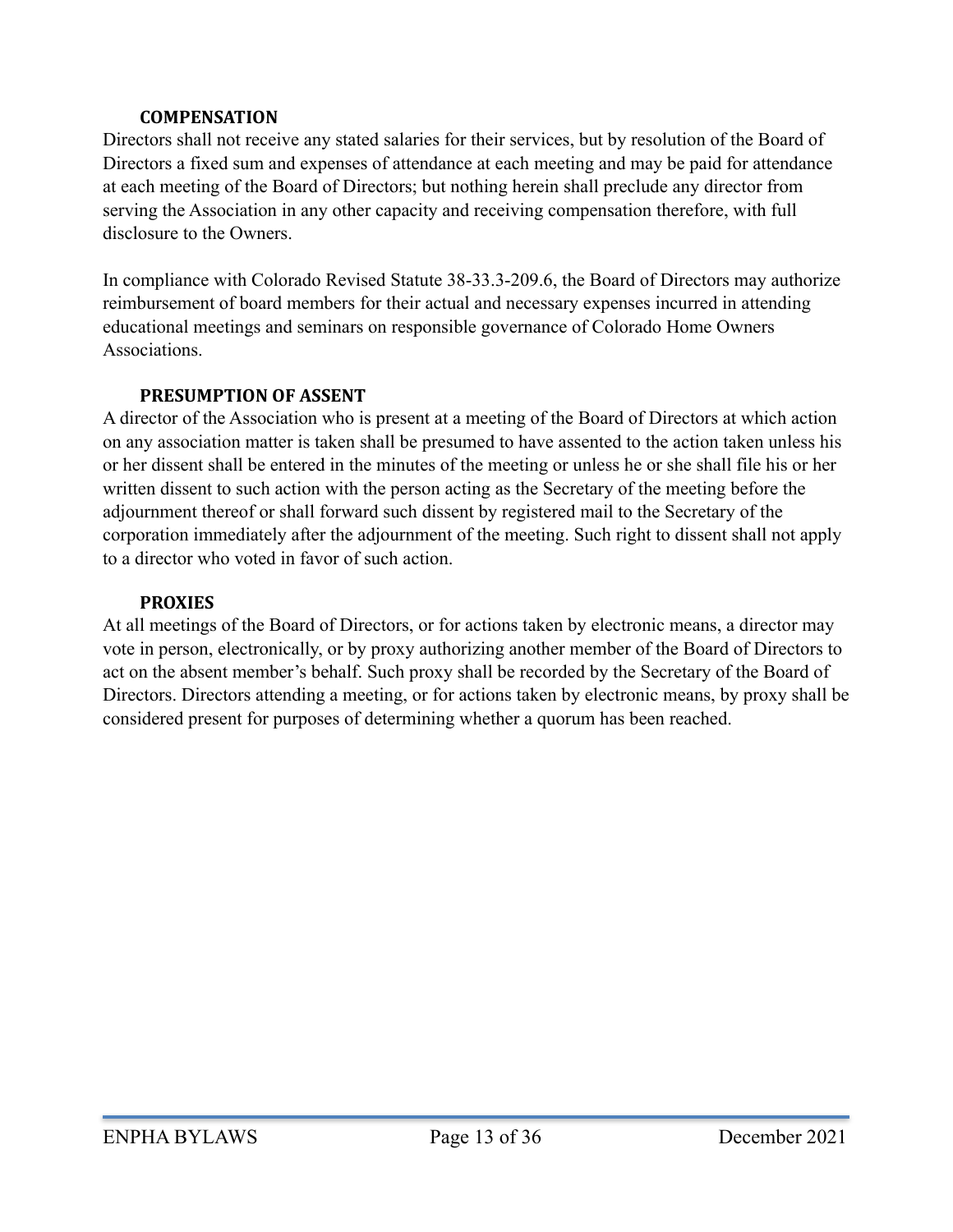# <span id="page-13-0"></span>**ARTICLE IV: OFFICERS**

The officers of the Association shall be President, Vice President, Secretary, Treasurer, Design, Environmental, and Facilities and Maintenance. Each officer must be eighteen (18) years of age or older and shall be appointed by the Board of Directors. Such other officers and assistant officers as may be deemed necessary may be appointed by the Board of Directors. Any person, except the President, may hold two or more offices.

## <span id="page-13-1"></span>**PRESIDENT**

The President shall:

- (a) be the chief executive officer of the Association but subject to the control of the Board of Directors;
- (b) in general, supervise and control all of the business and affairs of the corporation;
- (c) when present, preside at all meetings of the Owners and of the Board of Directors;
- (d) perform all duties incident to the office of the President and such other duties as may be prescribed by the Board of Directors.

## <span id="page-13-2"></span>**VICE PRESIDENT**

The Vice President shall:

- (a) in the absence of the President, or in the event of his or her inability or refusal to act, perform all duties of the President, and when so acting, shall have all the powers of and be subject to all the restrictions upon the President;
- (b) oversee the contracted compliance function and effectiveness;
- (c) make arrangements for the Annual Meeting;
- (d) provide for an annual review of the property owner records;
- (e) perform such other duties as may be assigned to him or her by the President or by the Board of Directors;

#### <span id="page-13-3"></span>**SECRETARY**

The Secretary shall:

- (a) keep the minutes of the proceeding of the Owners and of the Board of Directors;
- (b) see that all notices of meeting are given in accordance with the provisions of these Bylaws or as required by law;
- (c) be custodian of the Association records;
- (d) coordinate the publication of association newsletters and annual letter;
- (e) maintain a web site to include those items required by the Colorado Common Interest Ownership Act C.R.S. 38-33.3; to include the Annual Disclosure;
- (f) In general, perform all duties incident to the office of Secretary and such other duties as from time to time may be assigned to him or her by the President or by the Board of Directors.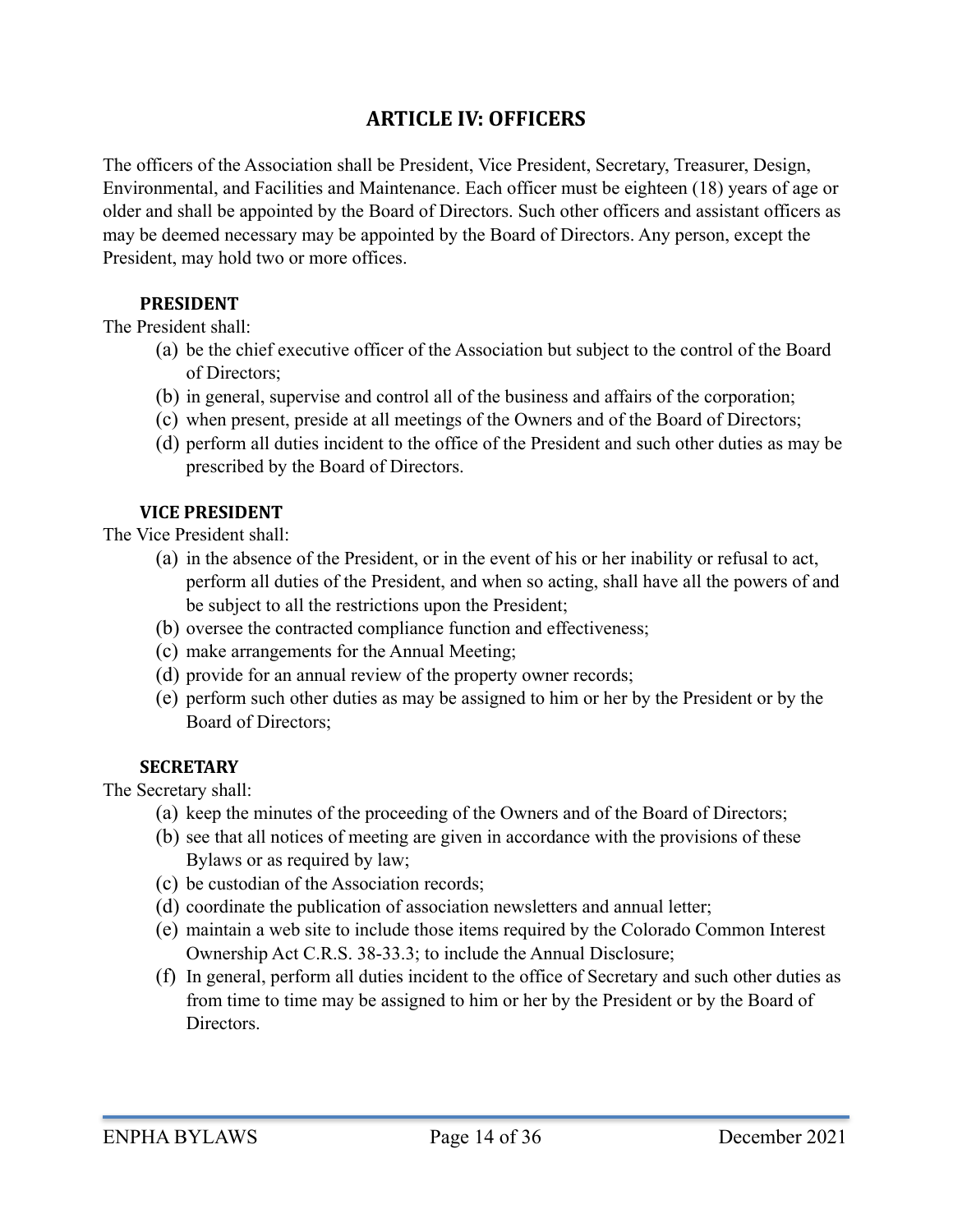## <span id="page-14-0"></span>**TREASURER**

The Treasurer shall:

- (a) have charge and custody of and be responsible for all funds and securities of the Association;
- (b) ensure the timely payment of all amounts due from the Association and as well as payables at any given time, all approved by the Account Managers;
- (c) ensure the deposit of all moneys received in the name of the Association into such banks, trust companies or other depositories as shall be selected in accordance with the provisions of Article V of these Bylaws;
- (d) maintain financial records, reports and tax reporting as required;
- (e) lead in the development of the Annual Budget;
- (f) interface with any contracted outside accounting service function and lead in establishing contracts with same;
- (g) in general, perform all of the duties incident to the office of Treasurer and such other duties as may be assigned to him or her by the President or by the Board of Directors.

## <span id="page-14-1"></span>**DESIGN**

The Design officer shall:

- (a) serve as Chairperson of the Design Review Committee (DRC);
- (b) review all proposed construction for compliance with design guidelines, the declaration and covenants;
- (c) assures that the DRC maintains records of all properties under construction;
- (d) maintains financial status of all DRC activity;
- (e) revises design guidelines as necessary;
- (f) in general, perform all of the duties incidental to these responsibilities and such other duties as may be assigned to him or her by the President or by the Board of Directors.

## <span id="page-14-2"></span>**ENVIRONMENTAL**

The Environmental officer shall:

- (a) assess the condition of the flora on all properties within the association;
- (b) recommend actions and programs where necessary to control dead and diseased trees and troublesome weeds from degrading the value, the aesthetics, and safety of ENPHA;
- (c) evaluate potential fire mitigation concerns;
- (d) evaluate all open spaces and trail systems;
- (e) in general, perform all of the duties incidental to these responsibilities as may be assigned to him or her by the President or by the Board of Directors.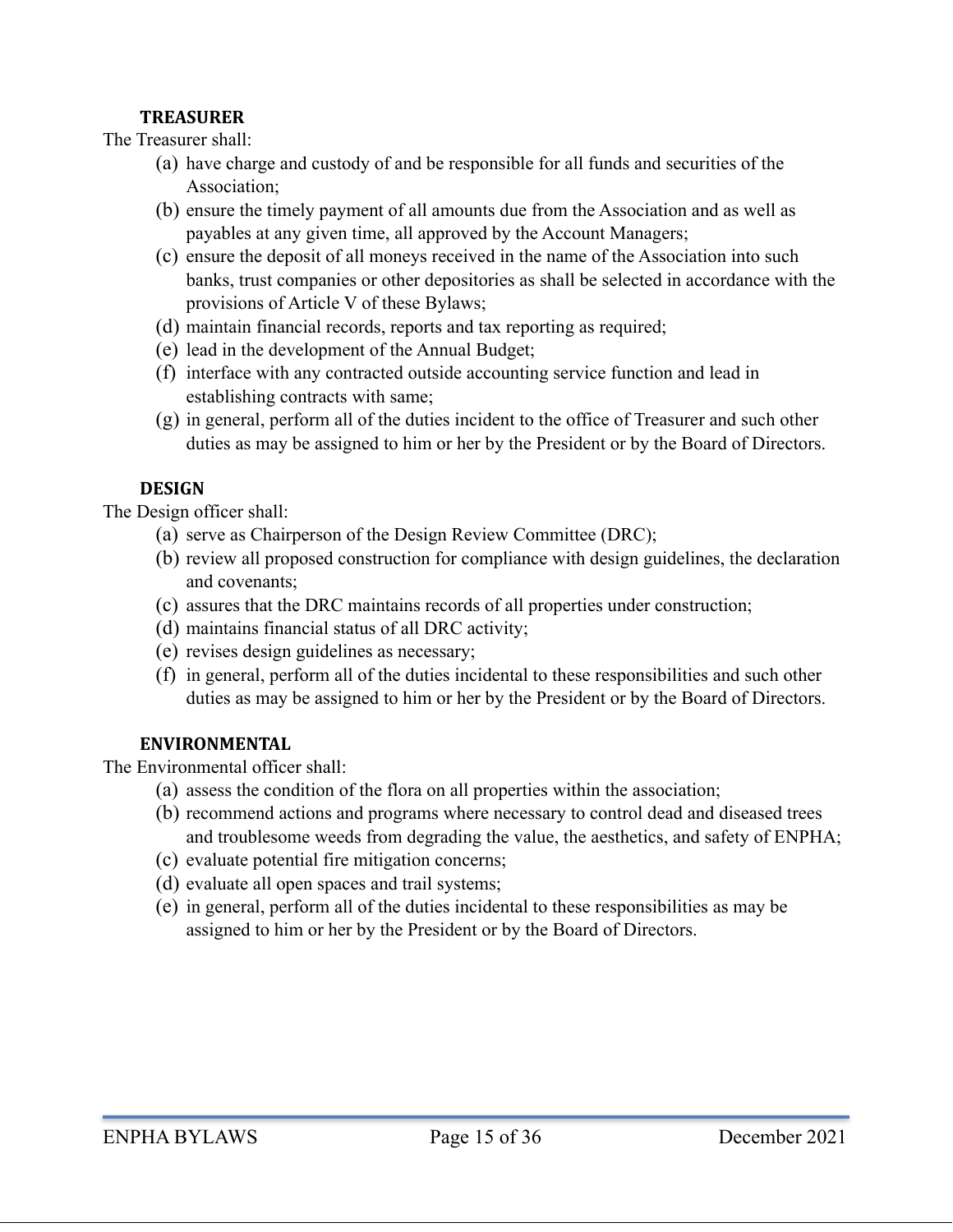## <span id="page-15-0"></span>**FACILITIES & MAINTENANCE**

The Facilities and Maintenance officer shall:

- (a) oversee any contracted maintenance functions for the Community Center, Pavilion, grounds, and ENPHA entrances;
- (b) assess facilities state of repair and safety and ensure assure adequate reserves are in place to maintain same;
- (c) lead the annual community cleanup;
- (d) in general, perform all of the duties incidental to this responsibility and such other duties as from may be assigned to him or her by the President or by the Board of Directors.

## <span id="page-15-1"></span>**APPOINTMENT AND TERM OF OFFICE**

The officers of the Association shall be appointed annually by the Board of Directors at the first meeting of the Board of Directors held after the annual meeting of the Owners, or as soon thereafter as practicable. Each officer shall hold office until his or her successor has been appointed or until he or she shall resign or shall have been removed in the manner hereinafter provided.

## <span id="page-15-2"></span>**REMOVAL**

Any officer or agent may be removed by the Board of Directors whenever in its judgment the best interests of the corporation will be served thereby, but such removal shall be without prejudice to the contract rights, if any, of the person so removed. Appointment of an officer or agent shall not of itself create contract rights.

### <span id="page-15-3"></span>**VACANCIES**

A vacancy in any office because of death, resignation, removal, disqualification or otherwise, may be filled by the Board of Directors for the unexpired portion of the term.

## <span id="page-15-4"></span>**ASSISTANT OFFICERS**

Assistant officers shall perform such duties as shall be assigned to them by their respective officers, or by the President or the Board of Directors.

## <span id="page-15-5"></span>**SALARIES**

The officers shall serve without salary.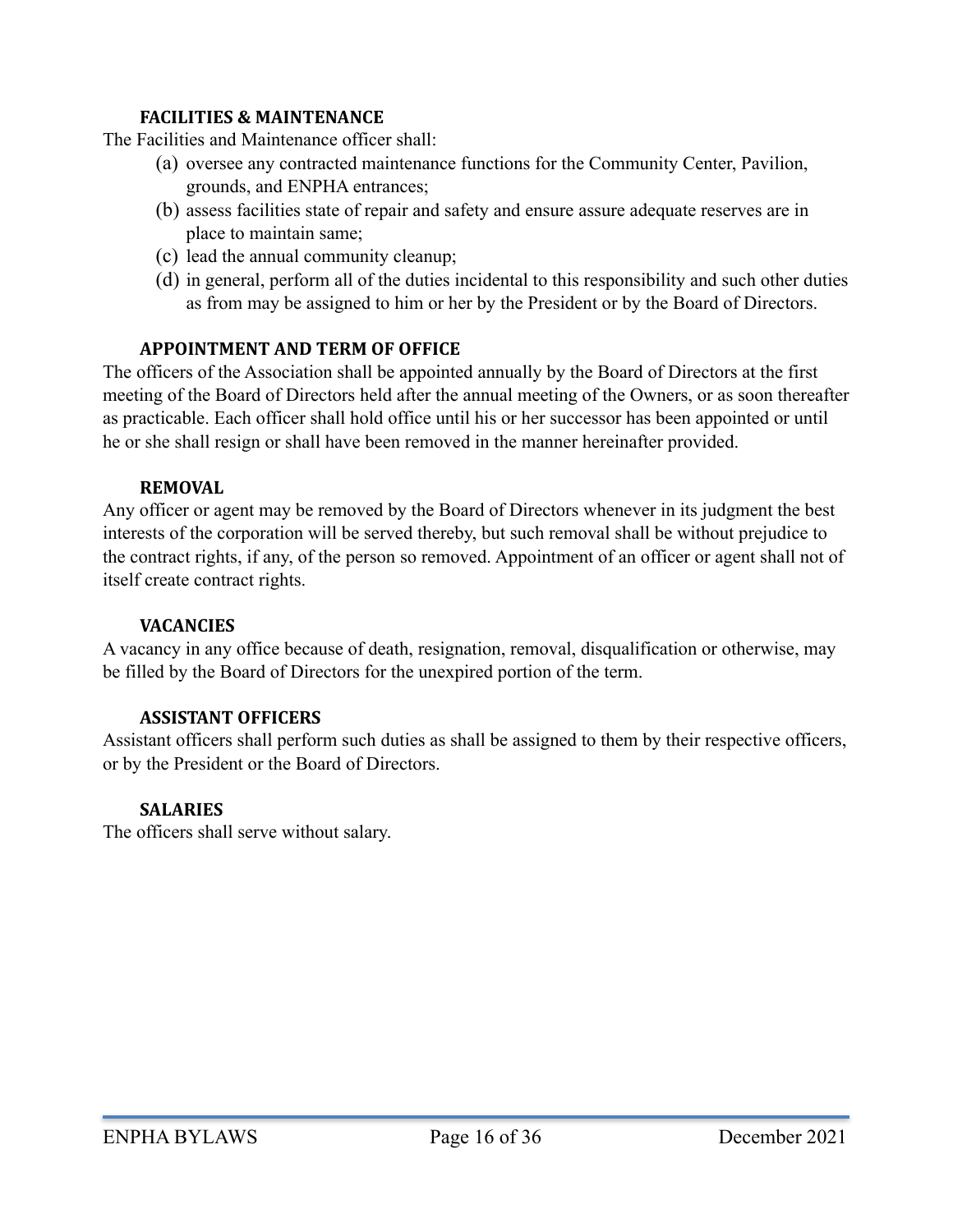## <span id="page-16-0"></span>**ARTICLE V: FINANCIAL RULES**

## <span id="page-16-1"></span>**BUDGETS**

The fiscal year of the corporation shall begin on the first day in January and end on the last day of December in each calendar year. Budgets will be approved annually by the Board of Directors in December on a line-item basis for all revenue and expense accounts and all changes to reserve and other balance sheet accounts. Line items will be defined by the Treasurer. All line items will be assigned an Account Manager who will recommend the budgeted amounts to the Board of Directors.

Adjustments to an approved budget expense line item may be made by the Board of Directors at any time.

## <span id="page-16-2"></span>**ACCOUNT MANAGERS**

The Account Managers will facilitate all actions for their respective line items, including ensuring that all expenditures have sufficient budget authorization before work is begun, proposing written contracts, obtaining Board of Director approval for necessary expenditures where there is no written contract, providing feedback to the Board of Directors as needed regarding contractor performance, and approving all invoices and expense reimbursement reports for payment.

Account Managers may delegate their authority to another Board member. The delegee may approve invoices for payment. However, the Account Manager remains accountable for all spending actions related to his/her line item(s).

Anticipated overruns to individual line items should be reported by the Account Manager to the Treasurer with offsetting savings in other of the Account Manager's line items identified. If there are no offsetting savings within the Account Manager's accounts, the overrun will be referred to the Board of Directors for resolution.

## <span id="page-16-3"></span>**AUTHORIZATION TO SPEND**

The annual budget approved by the Board of Directors each December provides general authorization for Account Managers to enter into contracts and make expenditures within the budgeted amounts for specified line items. Within ninety (90) calendar days after adoption of the budget, the Board of Directors shall deliver a summary of the budget to all Owners and shall set a date for a meeting of the Owners to consider the budget.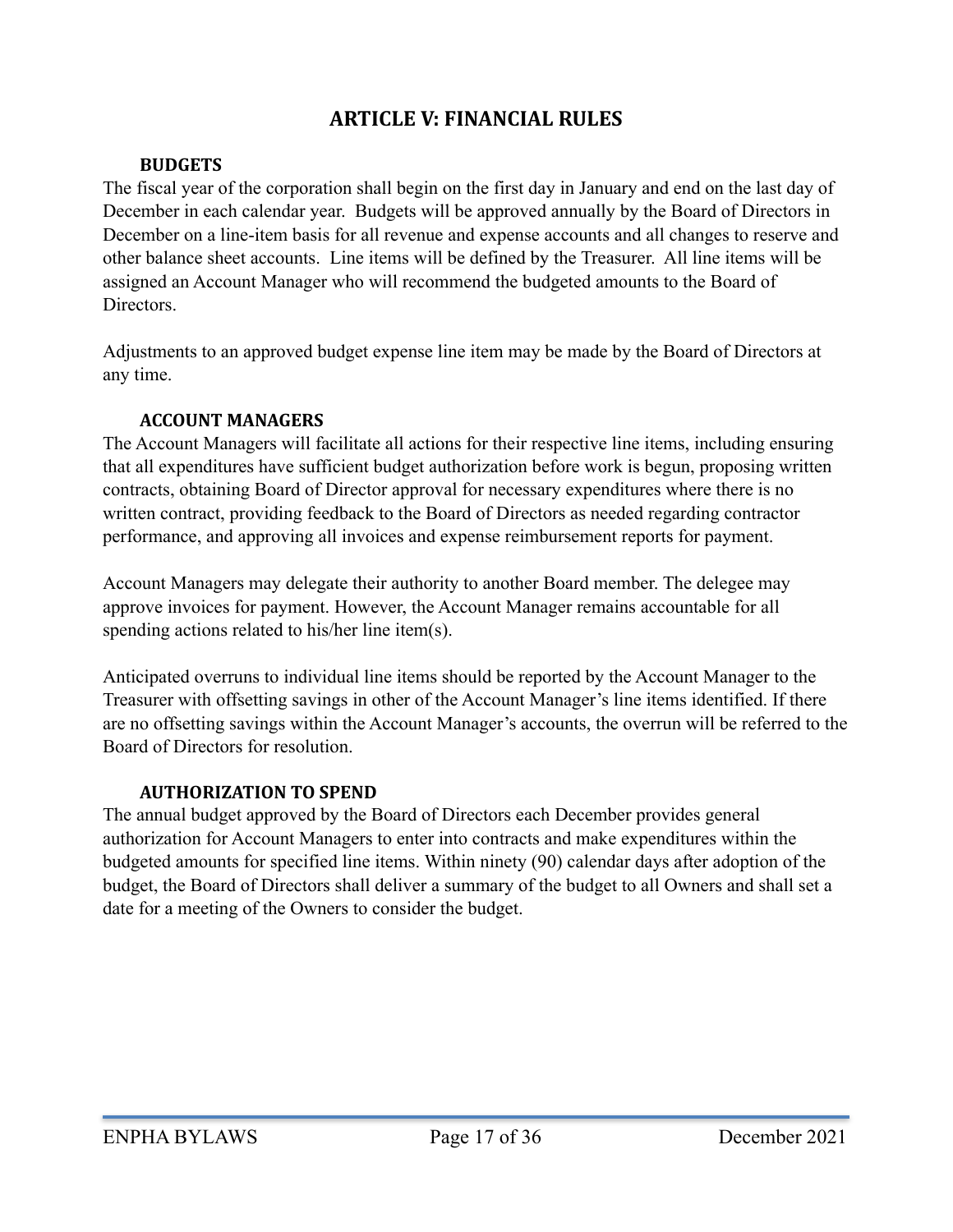## <span id="page-17-0"></span>**BIDS AND QUOTES**

Any work performed for the ENPHA under one or more-line items of an approved budget is to be undertaken only if the amount of the proposed project is less than the line-item budget amount(s) and after the following is done:

- (a) For projects valued at \$1,000 but less than \$5,000 at least one written quote from a supplier should be obtained,
- (b) For procurements valued at \$5,000 or more at least two (2) written quotes from suppliers should be obtained, except that multiple quotes will not be needed for: (a) work to be performed under a contract with an Approved Supplier; or (b) when the Board of Directors determines that multiple quotes are unnecessary, in which case the rationale for the single source shall be documented in the resolution,
- (c) Any proposed project amount that exceeds the budget line-item amount must be approved by the Board before bids/quotes are accepted (see 1.5 above).
- (d) The scope of a contract or purchase shall not to be subdivided into parts for the purpose of circumventing these bid limits.

## <span id="page-17-1"></span>**APPROVED SUPPLIERS**

The Board of Directors, by resolution, may identify from particular suppliers of goods or services as Approved Suppliers for specific work. These suppliers, for the scope of work specified, may be retained with or without the need for competitive bids or quotes. To become an Approved Supplier that person or entity should possess particular knowledge of the ENPHA, its Owners, and/or its procedures and have a prior record of excellent performance.

## <span id="page-17-2"></span>**PROCEDURES FOR PAYING APPROVED EXPENDITURES**

All payments, regardless of amount, must be approved by the Account Manager or delegee before being submitted for payment. The invoices must be originals; no payments will be made based on statements or copies. Account Manager approval must be in writing. Approved invoices and expense reports may be submitted directly to ENPHA's bookkeeper or to the Treasurer. For electronically generated invoices, e-mail approval with the invoice forwarded to the ENPHA bookkeeper is sufficient; however, the Account Manager is responsible for assuring the invoice is forwarded only once.

Payments will be made by check except to information technology vendors who do not accept payment by check, such as Google and GoDaddy. Payment for utilities may be paid online with the Account Manager's approval. Those payments may be made by debit card which shall remain in the custody of the Treasurer.

All invoices will be paid within thirty (30) days of receipt unless more favorable terms are offered.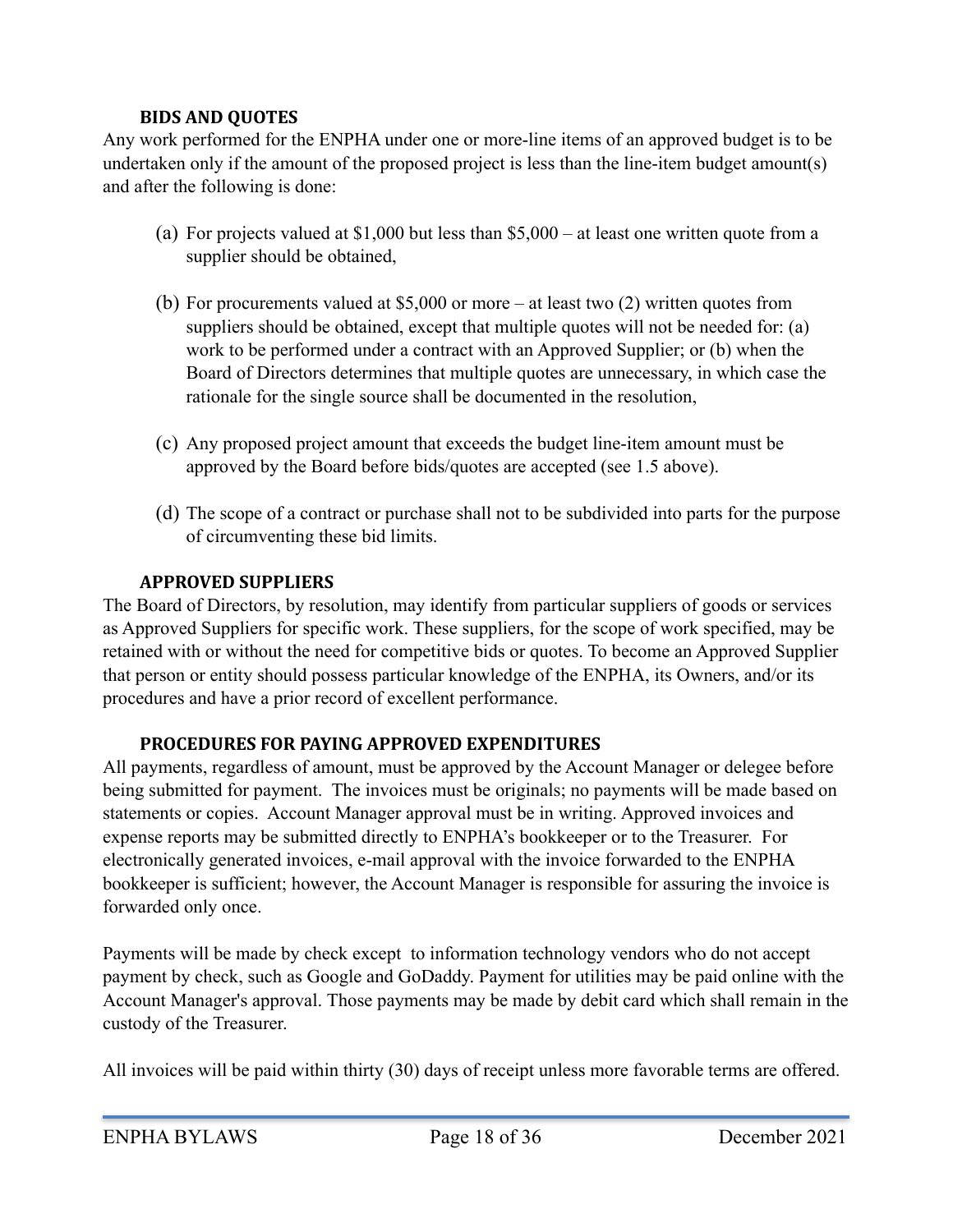All Board members will be authorized to sign checks on the primary ENPHA and DRC accounts after notification to the bank, although the Treasurer is the primary signer. In addition, any co-chair of the DRC who is not also an ENHPA board member may sign DRC checks, but not ENPHA checks. The President, Vice President, Treasurer and Secretary are authorized to sign checks on any additional ENPHA Accounts.

Only the ENPHA bookkeeper, who maintains secure custody of all check stock, is authorized to write checks. Under no circumstances is the bookkeeper authorized to sign checks. Checks drafted in the amount over five thousand dollars (\$5,000.00) must be signed by two board members.

## <span id="page-18-0"></span>**DESIGN REVIEW COMMITTEE (DRC)**

 A separate set of books and separate bank accounts shall be maintained for the DRC with the annual DRC budget approved by the ENPHA Board of Directors. Approval of DRC invoices and expense reports is limited to the DRC Chair or Co-Chairs except that the President or Treasurer of ENPHA may approve the expense reports of the co-chairs. In addition to the DRC Chair, or Co-Chairs, board members are authorized to sign checks drawn on the primary DRC bank account with proper approval. Moreover, the DRC co-chairs, the President, Vice President, and Treasurer on the ENPHA Board are authorized to sign checks drawn on any additional DRC bank accounts with proper approval. All DRC expenditures are subject to the procedures set out above.

## <span id="page-18-1"></span>**EMERGENCIES**

In the event a situation arises that is not anticipated and allowing the situation to continue unchecked will only aggravate the situation (perhaps at significant additional cost), it is expected that individual board members will take action and expend funds to remedy the situation. Generally, this should be a stop-gap measure with a minimal expenditure of funds. Any actions taken under this paragraph are to be reported to the Account Manager as well as the Board of Directors as soon as possible thereafter.

## <span id="page-18-2"></span>**REVENUE ACCOUNTS**

The treasurer will be the Account Manager for all of the revenue accounts of the general organization and the DRC Co-chairs will be the Account Mangers for all DRC revenue accounts.

## <span id="page-18-3"></span>**RESERVE ACCOUNTS**

A reserve study will be conducted every five (5) years to assure adequate reserves are in place to cover deferred maintenance and required capital expenditures as well as safeguard against legal actions, insurance deductible requirements and operating shortfalls. A budget for the reserve account is approved by the Board of Directors annually in December of each year. The Treasurer is the Account Manager of the reserve accounts for both the general organization and the DRC.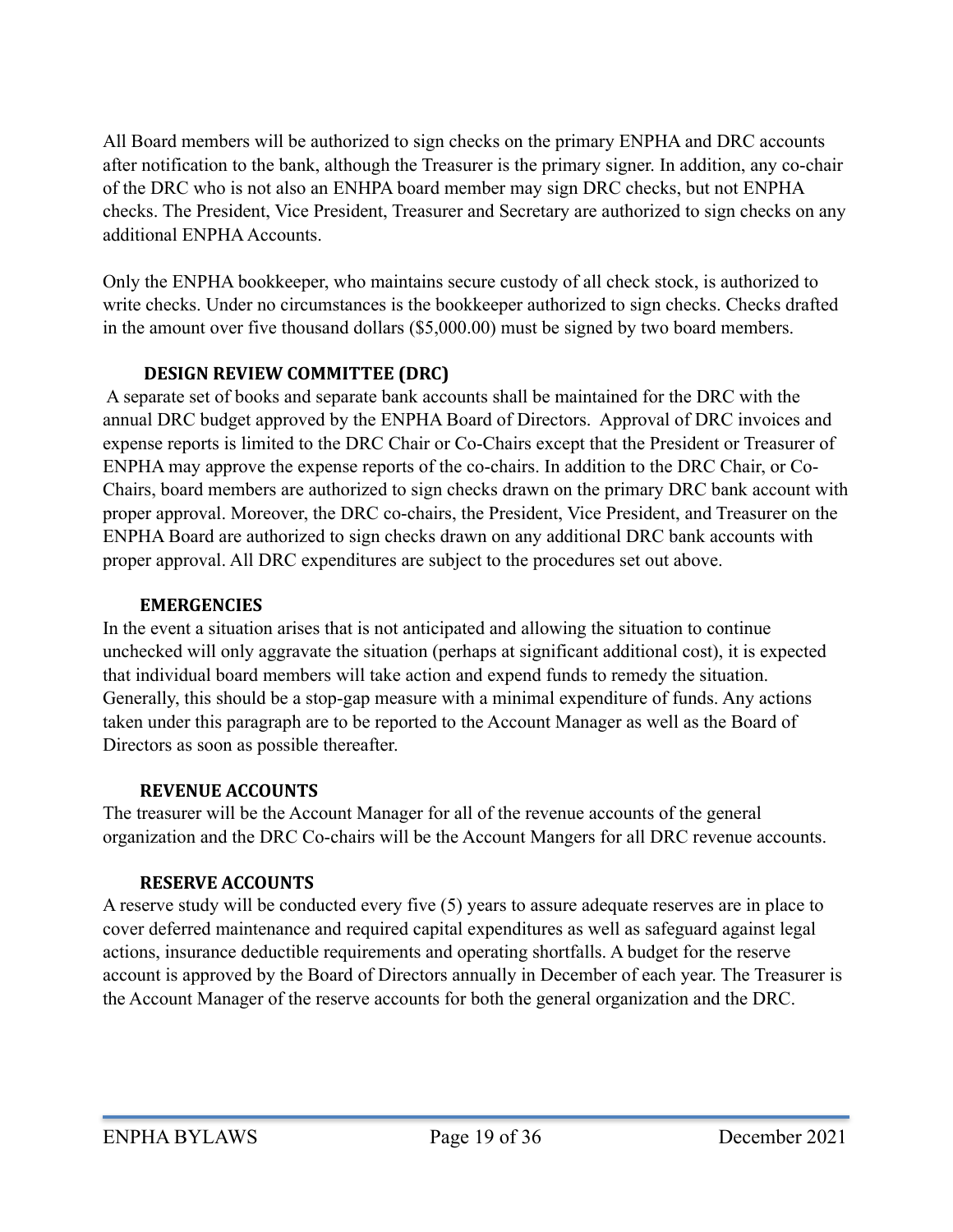## <span id="page-19-0"></span>**BALANCE SHEET ACCOUNTS**

The Treasurer is the Account Manager of the balance sheet accounts. Cash balances are managed for safety, liquidity and yield. Investments are limited to money market accounts and certificates of deposits. All accounts should be maintained in such a way that each account is insured by the FDIC.

## <span id="page-19-1"></span>**AUDITS AND REVIEWS**

The financial books and records of the Association may be subject to an audit, using generally accepted auditing standards, or a review, using statements on standards for accounting and review services, by an independent and qualified person selected by the Board of Directors. Such person need not be a certified public accountant except in the case of an audit. A person selected to conduct a review shall have at least a basic understanding of the principles of accounting. The audit or review shall cover the Association's financial statement, which shall be prepared using generally accepted accounting principles. An audit or review may be initiated at any time in the discretion of the Board of Directors.

An audit shall be required when both of the following conditions are met:

- (a) The Association has annual revenues or expenditures of at least two hundred fifty thousand dollars; and
- (b) An audit is requested by the Owners of at least one-third of the units represented by the Association.

A review shall be required when requested by the Owners of at least one-third of properties represented by the Association.

In addition to the requirement to disclose an audit or review as part of the Annual Disclosure. Copies of any audit or review shall be made available upon request to any Owner beginning no later than thirty calendar days after its completion.

## <span id="page-19-2"></span>**LOANS**

No loans shall be contracted on behalf of the Association and no evidences of indebtedness shall be issued in its name unless authorized by a resolution of the Board of Directors. No monetary loans shall be made by the Association to any officer or director of the Association.

## <span id="page-19-3"></span>**GIFTS**

The Board of Directors may accept on behalf of the Association any contribution, gift, bequest or devise for the general purposes or for any special purposes of the Association.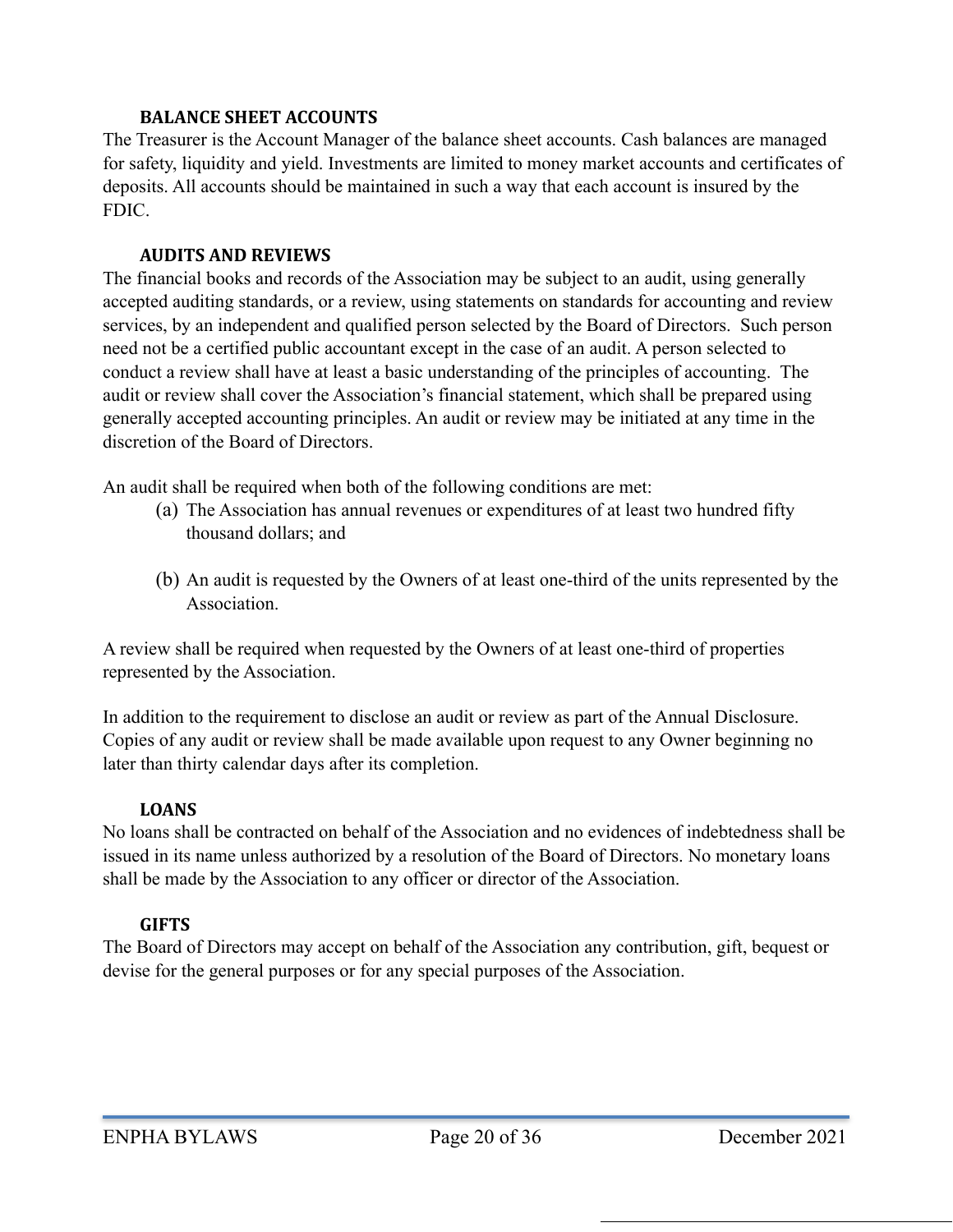# <span id="page-20-0"></span>**ARTICLE VI: ANNUAL DISCLOSURE**

Within ninety (90) days after the end of each fiscal year (December 31), the Secretary for the Association shall post the Annual Disclosure on the ENPHA web page. The Annual Disclosure shall consist of the following:

- (a) The Association's operating budget for the then current fiscal year;
- (b) A list, by unit type, of the Association's then current assessments, including both regular and special assessments;
- (c) The Association's annual financial statements, including any amounts held in reserve for the fiscal year immediately preceding the current Annual Disclosure;
- (d) The results of the Association's most recent available financial audit or review;
- (e) A list of all Association insurance policies, including, but not limited to, property, general liability, association director and officer professional liability, and fidelity policies. Such list shall include the company names, policy limits, policy deductibles, additional named insureds, and expiration dates of the policies listed;
- (f) All the Association's bylaws, articles, and rules and regulations;
- (g) The minutes of Board of Directors and Owner meetings for the fiscal year immediately preceding the current Annual Disclosure.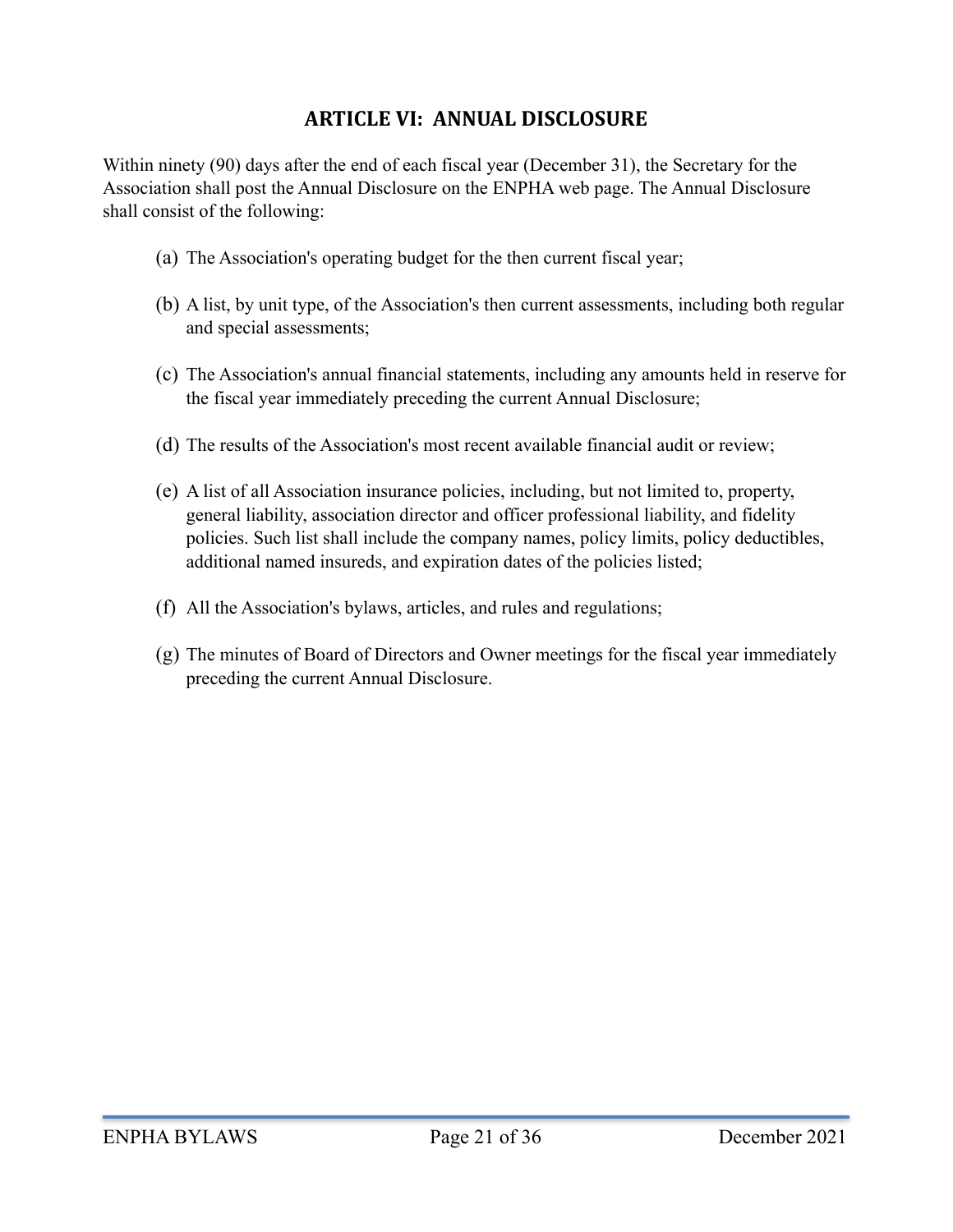# <span id="page-21-0"></span>**ARTICLE VII: RECORDS**

## <span id="page-21-1"></span>**REQUIRED RECORDS**

The Association will maintain the following records for the purposes of document retention and production to Owners:

- (a) Detailed records of receipts and expenditures affecting the operation and administration of the Association;
- (b) Records of claims for construction defects and amounts received pursuant to settlement of those claims;
- (c) Minutes of all meetings of its Owners and the Board of Directors, a record of all actions taken by the Owners or Board of Directors without a meeting, and a record of all actions taken by any committee of the Board of Directors;
- (d) Written communications among, and the votes cast by, board members that are:
- Directly related to an action taken by the board without a meeting pursuant to COLO. REV. STAT § 7-128-202; or
- Directly related to an action taken by the board without a meeting pursuant to the Association's bylaws;

However, the members of the Board of Directors are permitted to communicate generally between and among themselves with respect to Association business without this constituting a meeting that must comply with meeting requirements. The Board of Directors may also be permitted to take action on behalf of the Association without a meeting or by written ballot under the governing documents and applicable Colorado law. However, to the extent that the Board of Directors does take action on behalf of the Association without a meeting, the written communications relating to that action (such as e-mail correspondence) must be maintained as Records. The secretary is responsible for maintaining such written communications.

- (e) The names of Owners in a form that permits preparation of a list of the names of all Owners and the physical mailing addresses and electronic mail address at which the Association communicates with them, showing the number of votes each unit Owner is entitled to vote;
- (f) Its current declaration, covenants, bylaws, articles of incorporation, rules and regulations, responsible governance policies adopted pursuant to COLO. REV. STAT § 38-33.3-209.5, and other policies adopted by the Board of Directors;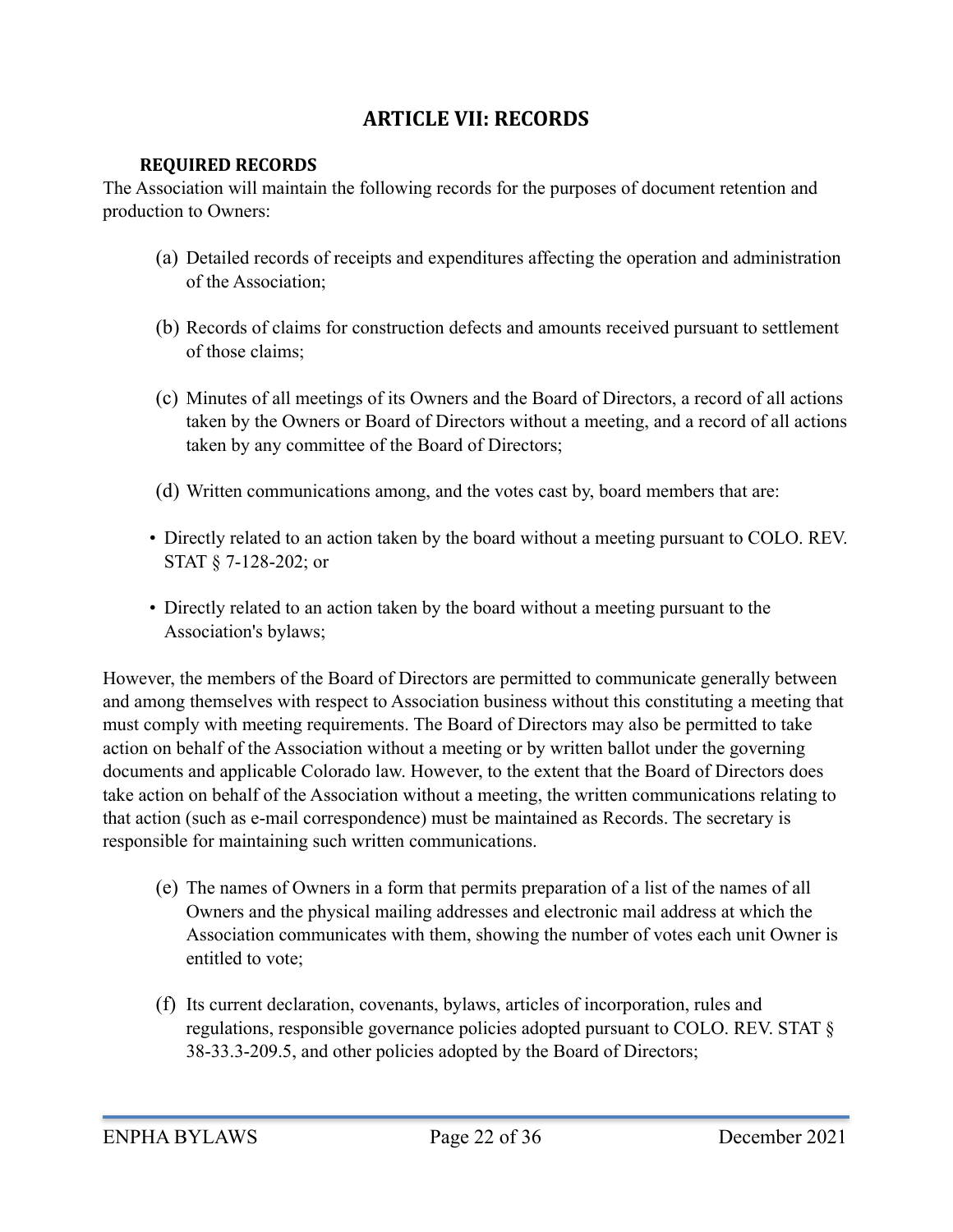- (g) Financial statements as described in COLO. REV. STAT § 7-136-106 (requiring reasonable detail of the association's assets and liabilities and results of its operations) for the past three years and tax returns of the association for the past seven years, to the extent available;
- (h) A list of the names, electronic mail addresses, and physical mailing addresses of its current Board of Directors and officers;
- (i) Its most recent annual report delivered to the secretary of state, if any;
- (j) Financial records sufficiently detailed to enable the association to comply with COLO. REV. STAT § 38-33.3-316(8) concerning statements of unpaid assessments;
- (k) The Association's most recent reserve study, if any;
- (l) Current written contracts to which the Association is a party and contracts for work performed for the association within the immediately preceding two years;
- (m)Records of Board of Directors or DRC actions to approve or deny any requests for design or architectural approval from Owners;
- (n) Ballots, proxies, and other records related to voting by Owners for one year after the election, action, or vote to which they relate;
- (o) Resolutions adopted by the Board of Directors relating to the characteristics, qualifications, rights, limitations, and obligations of Owners or any class or category of Owners; and
- (p) All written communications within the last three years to all Owners.

## <span id="page-22-0"></span>**OWNER RIGHT TO INSPECT RECORDS**

Subject to the limitations stated below, the Association records must be available for examination and copying by an Owner or the Owner's authorized agent.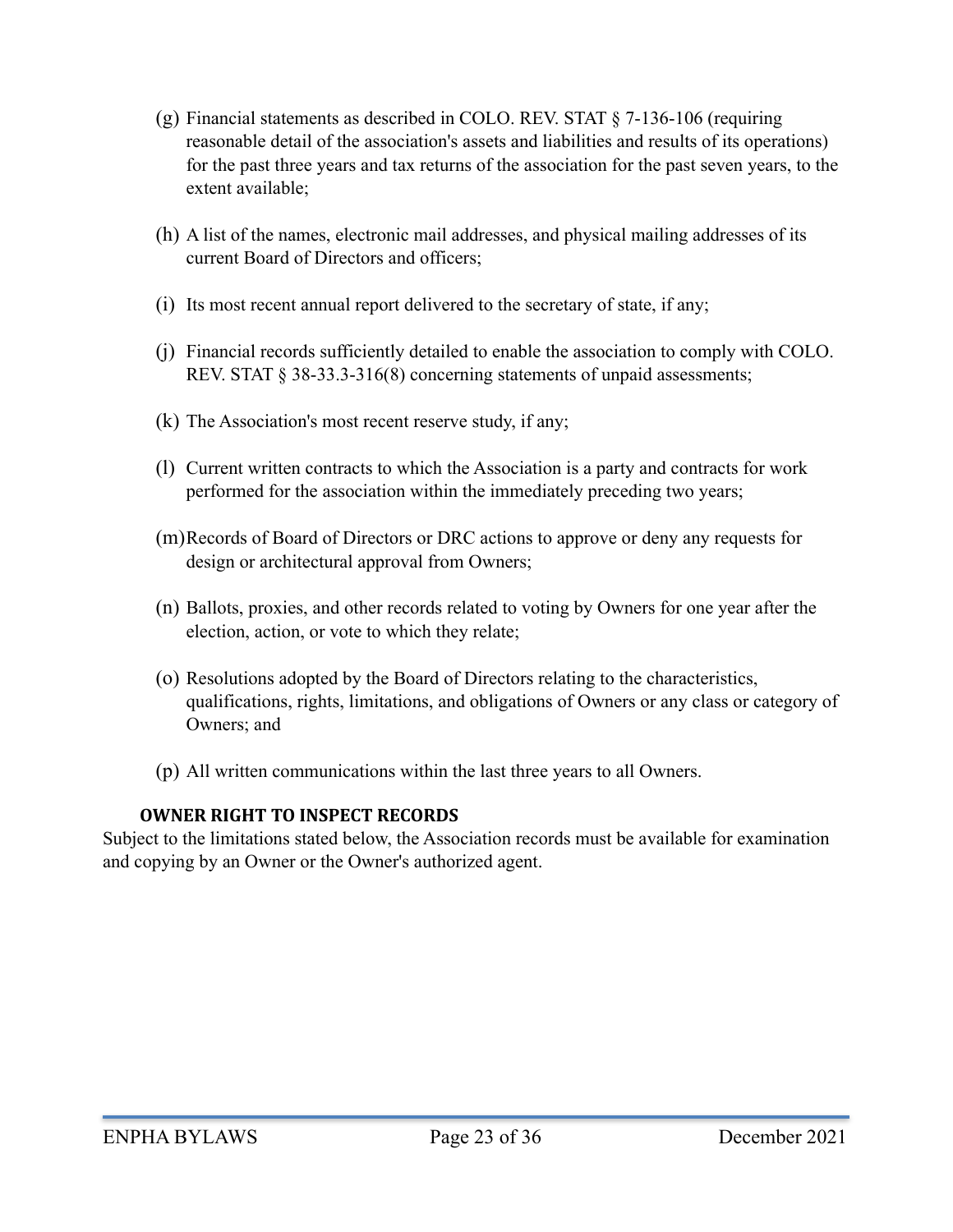An Owner wishing to obtain any Record or the Records must submit a written request to the Association, describing with reasonable particularity the Record or Records sought, at least ten (10) calendar days prior to inspection or production of the documents. The request shall state whether the Owner wishes to physically inspect the Record or Records or wishes to have copies of them produced. The requirement that a request be stated with "reasonable particularity" means that the scope of a request shall be limited to a limited number of Records rather than simply a request for all Records.

To the extent that an Owner requests to physically inspect a Record or Records, the Association shall notify the Owner of a date, time, and place where such inspection may occur. The inspection may be limited to normal business hours or the next scheduled Board of Director meeting if the meeting occurs within thirty calendar days after the request.

## <span id="page-23-0"></span>**LIMITATION ON RECORD REQUESTS**

To the extent that an Owner requests that copies of a record or records be produced, the Owner shall designate whether the Owner wishes to receive the documents by photocopying or through a means of electronic transmission, if available. The Association may impose a reasonable charge for making copies of records. The charge will be up to \$50 per hour or fraction thereof for copying plus twenty (20) cents per page. The Association may require an Owner to pay the charge, or a deposit of the estimated amount thereof, in advance. The ten days' notice referenced in this Bylaw shall run from when the charge or deposit is paid, not from the date of the request. However, the Association shall provide the Owner with the amount of the charge or deposit amount within ten (10) calendar days following any request and the request shall be deemed made and received on the date the deposit is received.

A membership list or any part thereof may not be obtained or used by the Association for any purpose unrelated to an Owner's interest as an Owner without consent of the executive board. A request by an Owner for a membership list or any part thereof shall be accompanied by a statement of the purpose for the request so that the Association can ensure compliance with this provision. Without limiting the generality of the foregoing, without the consent of the executive board, a membership list or any part thereof may not be:

- (a) Used to solicit money or property unless such money or property will be used solely to solicit the votes of the Owners in an election to be held by the Association.
- (b) Used for any commercial purpose; or
- (c) Sold to or purchased by any person.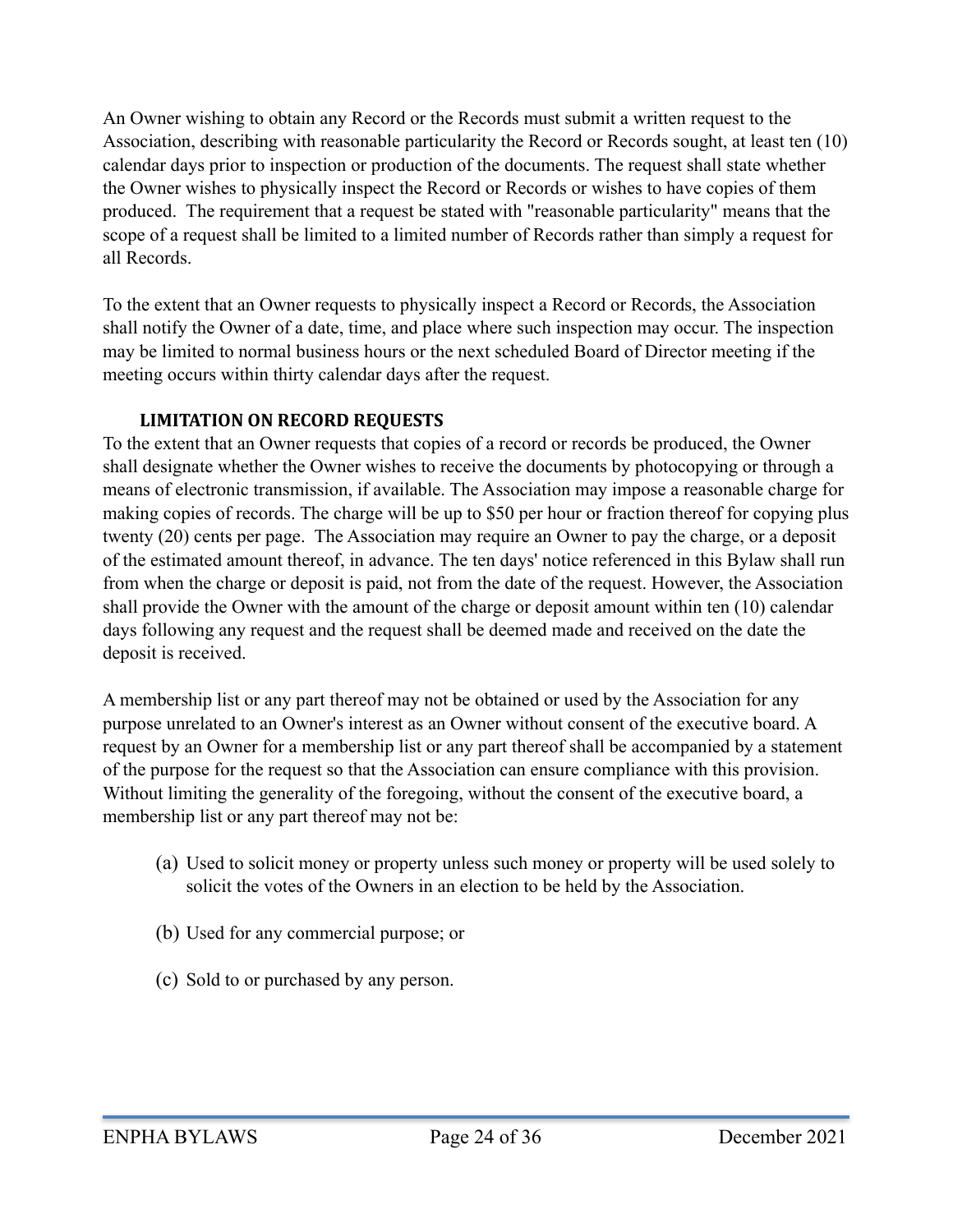## <span id="page-24-0"></span>**OTHER DOCUMENTS**

The Association may withhold Records from Owners to the extent that they are or concern:

- (a) Architectural drawings, plans, and designs, unless released upon the written consent of the legal owner of the drawings, plans, or designs;
- (b) Contracts, leases, bids, or records related to transactions to purchase or provide goods or services that are currently in or under negotiation;
- (c) Communications with legal counsel that are otherwise protected by the attorney-client privilege or the attorney work product doctrine, including fee agreements with legal counsel and legal invoices, even if the communication relates to action taken by the Board of Directors without a meeting;
- (d) Disclosure of information in violation of law;
- (e) Records of an executive session by the Board of Directors;
- (f) Individual units other than those of the requesting owner;
- (g) Personnel, salary or medical records relating to specific individuals;
- (h) Personal identification and account information of Owners and residents, including bank account information, telephone numbers, electronic mail addresses, driver's license numbers, and social security numbers.
- (i) Personal identification and account information of Owners and residents, including bank account information, telephone numbers, electronic mail addresses, driver's license numbers, and social security numbers; except that an Owner or resident may provide the Association with prior written consent to the disclosure of, and the Association may publish to other Owners and residents, the person's telephone number, electronic mail address, or both. The written consent must be kept as a Record of the Association and remains valid until the person withdraws it by providing the Association with a written notice of withdrawal of the consent. If a person withdraws his or her consent, the Association is under no obligation to change, retrieve, or destroy any document or record published prior to the notice of withdrawal.

The Association is not obligated to compile or synthesize information for Owners. Records and the information contained within those Records shall not be used for commercial purposes. The Association may request reasonable information or assurances in writing from Owners prior to disclosing Records in order to ensure compliance with the stated limitations.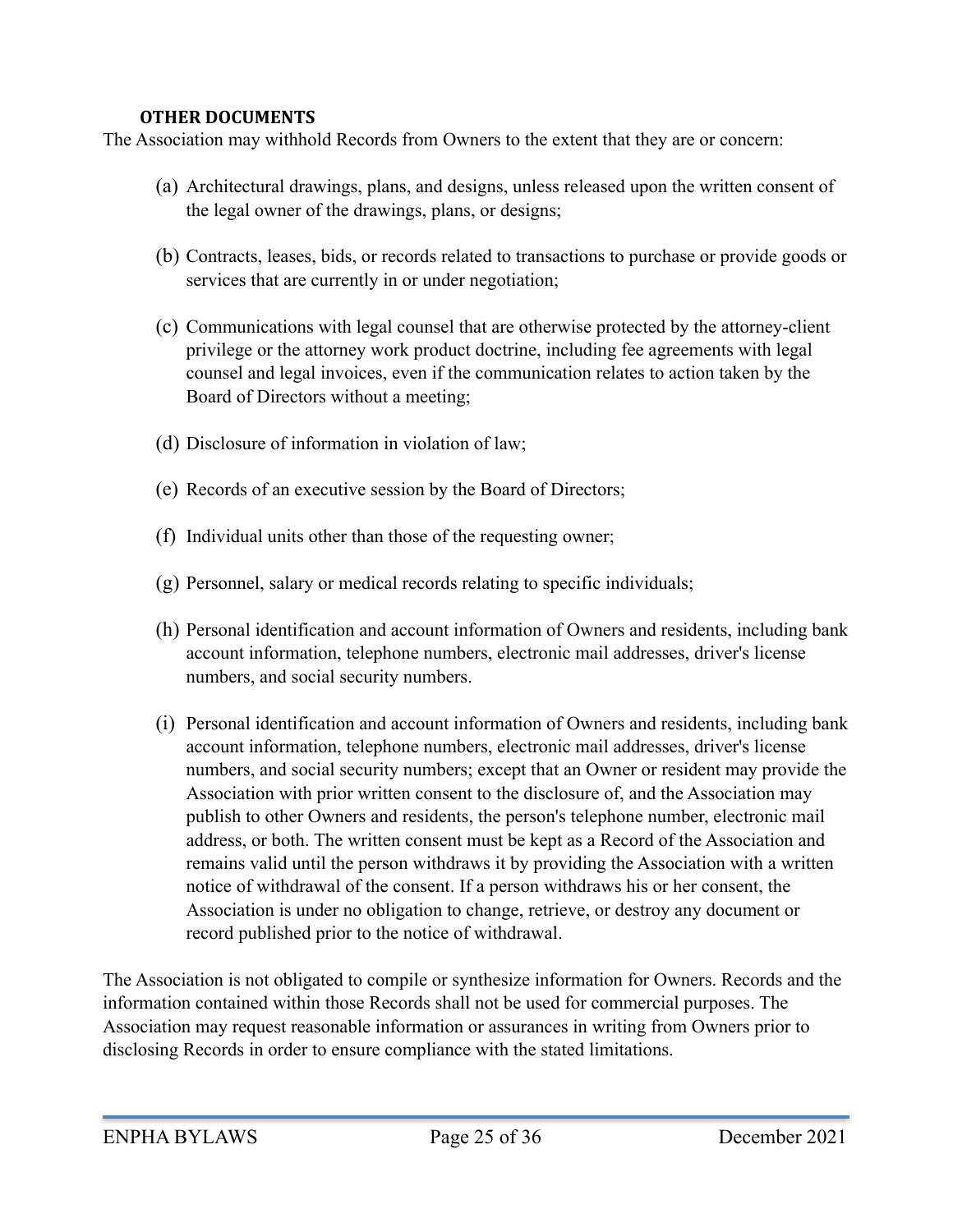# <span id="page-25-0"></span>**ARTICLE VIII: INDEMNIFICATION AND INSURANCE**

## <span id="page-25-1"></span>**INDEMNIFICATION**

The Association, by resolution of the Board of Directors, may indemnify any director, officer, employee, or agent against any and all expenses (including attorney's fees) and liabilities necessarily incurred by him or her or imposed on him or her in connection with any threatened, pending or completed action, suit or proceeding (whether civil, criminal, administrative, or investigative) to which he or she may be or is made a party by reason of being or having been such a director, officer, employee or agent; subject to the limitation, however, that there shall be no indemnification in relation to matters as to which it shall be proved that the act or omission of the director, officer, employee or agent was material to the cause of action adjudicated in the proceeding and was either (1) committed in bad faith or was the result of active and deliberate dishonesty, or (2) the director, officer, employee or agent actually received and improper personal benefit in money, property or services, or (3) in the case of any criminal proceedings, the director, officer, employee or agent had reasonable cause to the believe that the act or omission was unlawful.

Amounts paid in indemnification of expenses and liabilities may include, but shall not be limited to, judgments, penalties, fines, settlements and reasonable expenses (including witness travel expenses) incurred by such director, officer, employee or agent. The Association may pay or reimburse reasonable expenses in advance of the final disposition of the proceeding upon receipt by the Association of a written affirmation by a director of the director's good faith belief that the standard of conduct necessary for indemnification by the Association has been met.

The provisions of this Article shall be applicable to claims, actions, suits, or proceedings made or commenced after the adoption thereof, whether arising from acts or omissions to act occurring before or after adoption hereof.

The indemnification provided by this Article shall not be deemed exclusive of any other rights to which such director, officer, employee or agent may be entitled under any statute, bylaw, agreement, vote of the Board of Directors, or otherwise, and shall not restrict the power of the Association to make any indemnification permitted by law.

## <span id="page-25-2"></span>**INSURANCE**

The Board of Directors may authorize the purchase of insurance on behalf of any director, officer, employee, or agent of the Association against any liability asserted against and incurred by him or her arising out of such person's position, whether or not the Association would have the power to indemnify such person against that liability under law.

If any part of this Article shall be found in any action, suit or proceeding to be invalid or ineffective, the validity and the effectiveness of the remaining parts shall not be affected.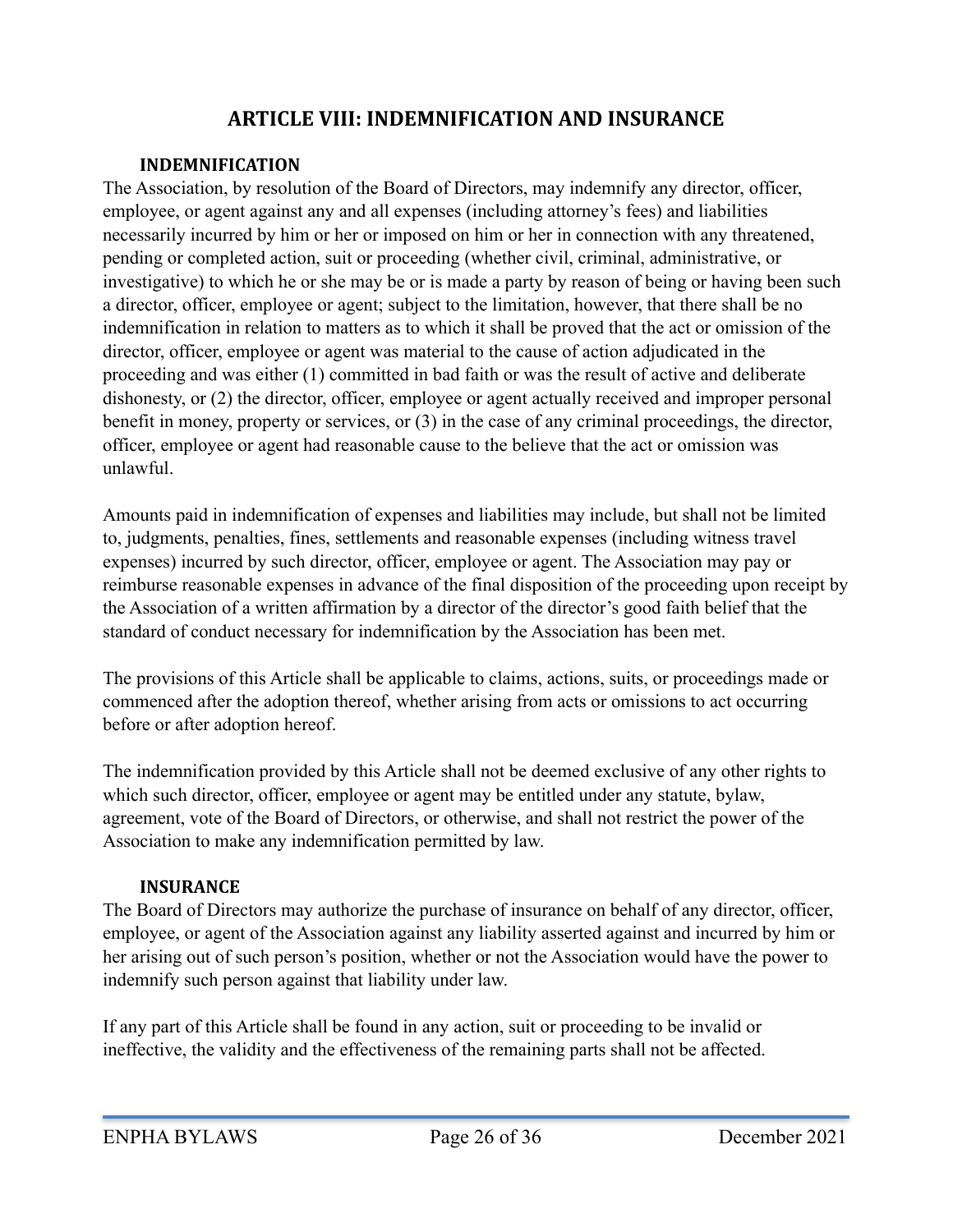# <span id="page-26-0"></span>**ARTICLE IX: CONFLICTS OF INTEREST**

## <span id="page-26-1"></span>**DEFINITIONS**

A "conflict of interest" arises when there is a contract, transaction, or other financial relationship between the Association and a director or officer, or between the Association and a party related to a director or officer, or between the Association, or a director or officer of the Association, and an entity in which a director or officer of the Association is a director or officer or has a financial interest in such entity. An example of a conflict of interest would be the Association hiring a director's or officer's company or the hiring of a director or officer to provide services.

A "party related to a director or officer" means a spouse, a descendent, an ancestor, a sibling, the spouse or descendent of a sibling, an estate or trust in which the director or officer or a party related to a director or officer has a beneficial interest, or an entity in which a party related to a director or officer is a director, officer, or has a financial interest.

## <span id="page-26-2"></span>**REQUIREMENTS IN EVENT OF CONFLICT OF INTEREST**

In the event a director or officer perceives a conflict of interest, he or she shall bring the matter promptly to the attention of the Association's Board of Directors. The director or officer that may have the conflict of interest shall then disclose all material facts as to the director's or officer's relationship or interest and reasons why or why not the transaction would be fair to the Association, and the conflict shall be noted in the minutes of the meeting.

A majority of the disinterested directors may then in good faith decide whether or not to authorize, approve, or ratify the transaction giving rise to the conflict of interest by affirmative vote, even though the disinterested directors are less than a quorum.

An interested director may be counted in determining the presence of a quorum at a meeting of the Board of Directors which authorizes, approves, or ratifies a transaction giving rise to a conflict of interest. An interested director or officer may address the Board of Directors concerning the issue in the same manner as any other Owner. Should more than one director or officer have a potential conflict of interest on the same or a related matter, the matter shall be determined by a vote of the **Owners**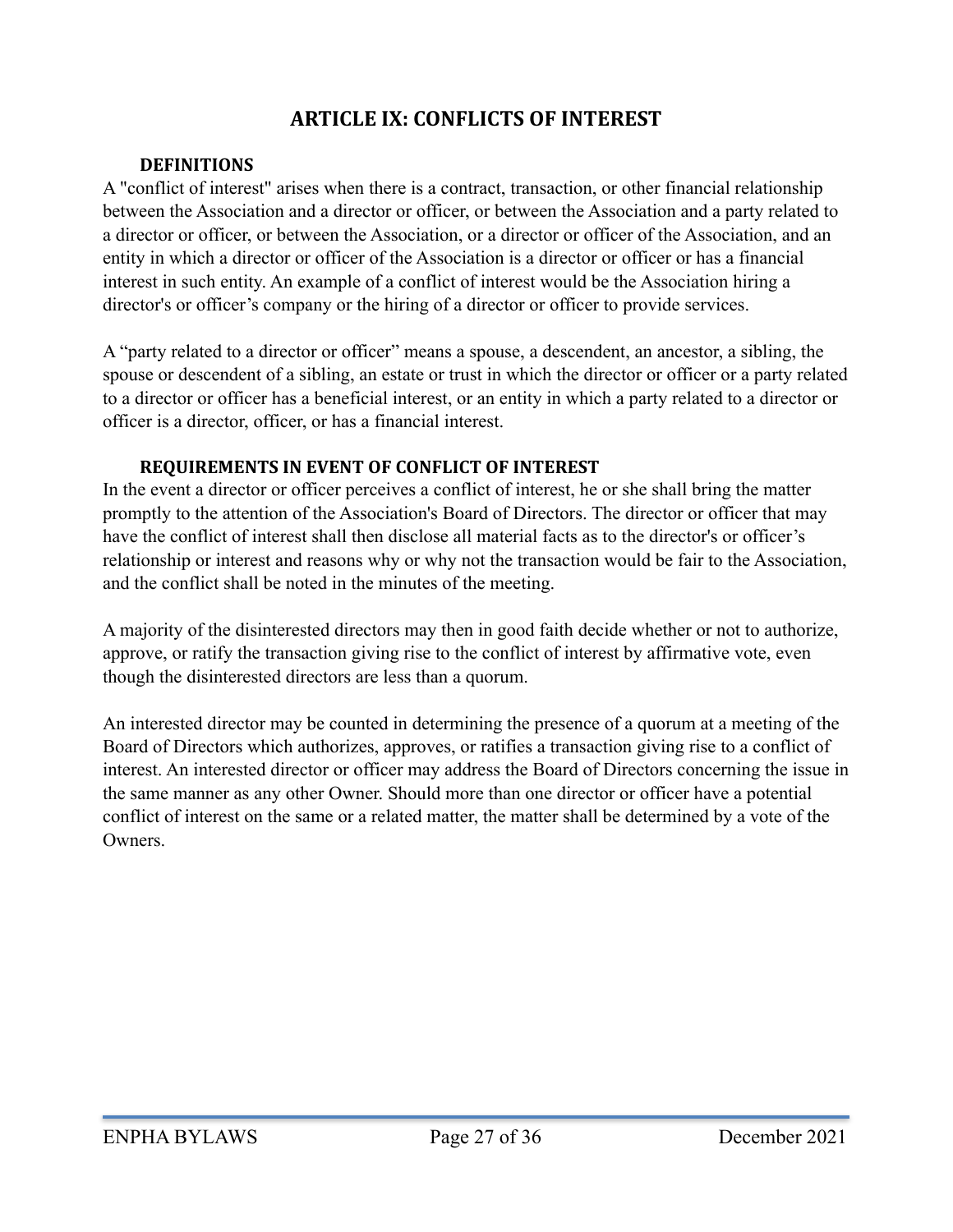# <span id="page-27-0"></span>**ARTICLE X: DISPUTES**

## <span id="page-27-1"></span>**BOARD VOTE**

Any dispute between the Association and any Owner will be adjudicated by a majority vote of the Board of Directors.

## <span id="page-27-2"></span>**MEDIATION**

Any controversy between the Association and an Owner may be submitted to mediation by agreement of the parties prior to the commencement of any legal proceeding. The mediation agreement, if one is reached, may be presented to the court as a stipulation. Either party to the mediation may terminate the mediation process without prejudice. If either party subsequently violates the stipulation, the other party may apply immediately to the court for relief.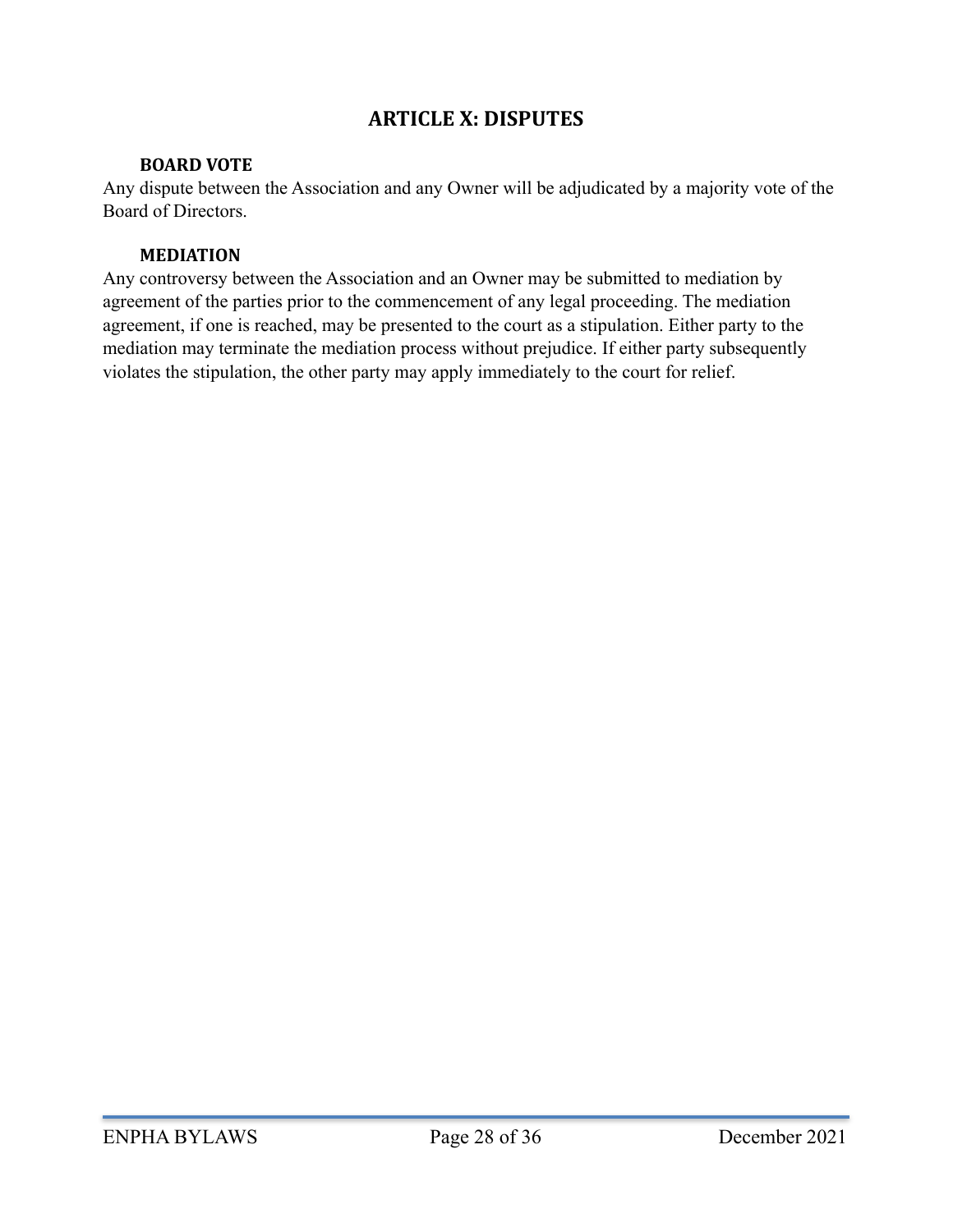# <span id="page-28-0"></span>**ARTICLE XI: COVENANTS AND RULES**

## <span id="page-28-1"></span>**REVIEW OF SUSPECTED VIOLATIONS**

The Association's Board of Directors will review all suspected violations of the governing documents coming to its attention and take appropriate action in its discretion. Before imposing a fine for any violation of the governing documents, the Association will provide notification and the opportunity for a hearing as described below. Nothing herein shall prevent the Association from taking enforcement action other than imposing a fine in any manner provided by law or in equity and at any time.

## <span id="page-28-2"></span>**PERSONS NOT ENTITLED TO PARTICIPATE**

The following shall not be entitled to participate in any proceedings to review suspected violations:

- (a) the Owner suspected of the violation; and
- (b) any other Owner having a direct financial interest in the outcome.

An Owner shall not be deemed to have a direct personal or financial interest in the outcome if the Owner will not, as a result of the outcome, receive any greater benefit or detriment than will the general membership of the Association. Directors who are also Owners above described and who are not entitled to participate in the proceedings may nonetheless be counted in determining the presence of a quorum at a meeting of the Board of Directors to consider the suspected violation. However, but any such director will be recused and the remaining directors may take action even if they are less than a quorum.

## <span id="page-28-3"></span>**NOTICE**

Before imposing a fine for any violation of the governing documents, a written complaint will be provided to the Owner generally describing the nature of the suspected violation. The Board of Directors shall give the Owner an opportunity for a hearing at a regular or special meeting of the Board of Directors. The notice may be given by any method reasonably calculated to provide the Owner with actual notice. The risk of non-delivery of notice is on the Owner. The notice may require a response by the Owner within a designated time not less than ten calendar days from the date of notice and the failure of the Owner to respond to the notice or cooperate in scheduling the hearing will be deemed a waiver of the opportunity for a hearing and fines may be imposed as determined by the Board of Directors.

## <span id="page-28-4"></span>**FACTFINDING**

At any hearing to consider whether to impose a fine for a suspected violation of governing documents, the Board of Directors will employ a fair and impartial factfinding process concerning whether the alleged violation actually occurred and whether the subject Owner is the one who should be held responsible for the violation. As part of the factfinding process, the Board of Directors may consider any evidence that it deems relevant and need not have "proof" that the violation occurred if it finds it more likely than not that it occurred on the basis of the available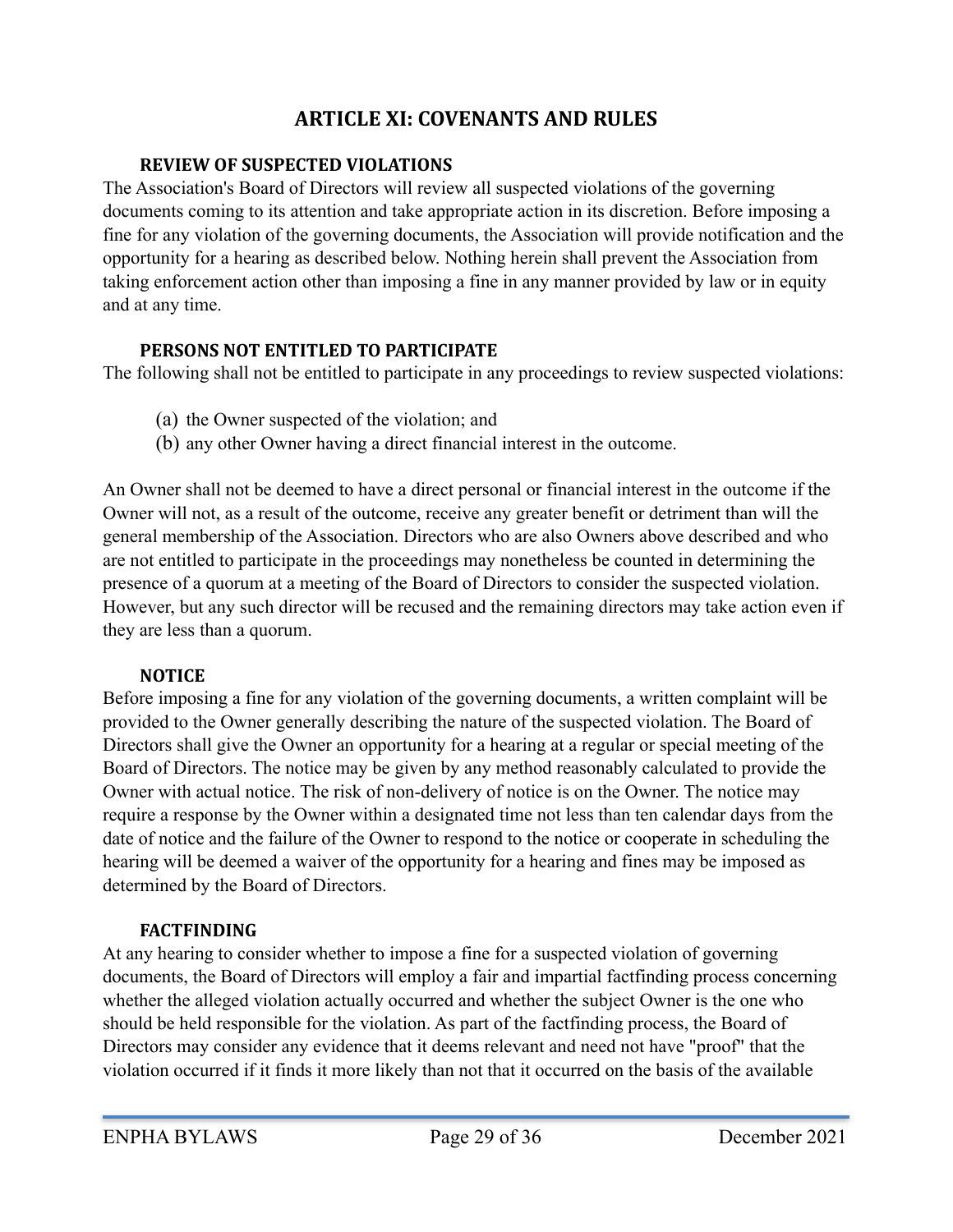evidence. The decision by the Board of Directors will be final and binding. If it is determined that the Owner suspected of a violation should not be held responsible for the alleged violation, the Association shall not allocate to the Owner's account any of the Association's costs or attorney fees incurred in asserting or hearing the claim or impose any fines. The hearing process described in this policy will be treated as an arbitration under an arbitration agreement pursuant to the Colorado Uniform Arbitration Act, COLO. REV. STAT. § 13-22-201 et. seq.

## <span id="page-29-0"></span>**FINE SCHEDULE**

The Board of Directors will determine whether any violation was a single occurrence or a continuing violation. In the case of a single occurrence, the Association may levy a fine of up to \$200 for a first violation of the rules, \$400 for a second violation of the rules, and \$600 for any subsequent violation of the rules by the same Owner. The Owner need not violate the same provision of the rules in order to be liable for repeat violations.

In the case of a continuing violation, meaning a violation that occurred and/or continues for more than one day, the Association may levy a fine of up to \$100 per day that such violation continued. If an Owner does not request a hearing, or if the Owner is determined to be in violation at the hearing, fines will be imposed retroactively to the date of the violation (not the date of the notice) unless otherwise determined by the Board of Directors.

In the special situation of cutting of live trees in violation of section 2.03 of the Declaration, the Owner may be fined up to \$200 per tree.

## <span id="page-29-1"></span>**COLLECTION PROVISIONS**

Except as otherwise provided, all costs, including any attorney fees and costs, and including the fees and costs of any appeal, incurred by the Association to enforce the governing documents, and all imposed fines, shall be an Assessment subject to all collection powers of the Association.

## <span id="page-29-2"></span>**REMEDIATION**

In addition to assessing fines, the Association may also undertake any action necessary to promote and protect the peace, health, comfort, safety and general welfare of the persons and property of the Owners of ENPHA.

At the direction of the Board of Directors and after proper notice is given to the property owner in compliance with Section 5.05 of the declaration, persons acting in behalf of the Association, shall be authorized to enter any Owner's property, not including the Owner's dwelling, to make necessary corrective action, including but not limited to: removal of dead or diseased trees, removal of downed trees and brush, or spraying of noxious weeds. All costs and expenses incurred by the corrective action will be billed to the respective Owner and such costs and expenses shall constitute a lien upon the Owner's property until paid.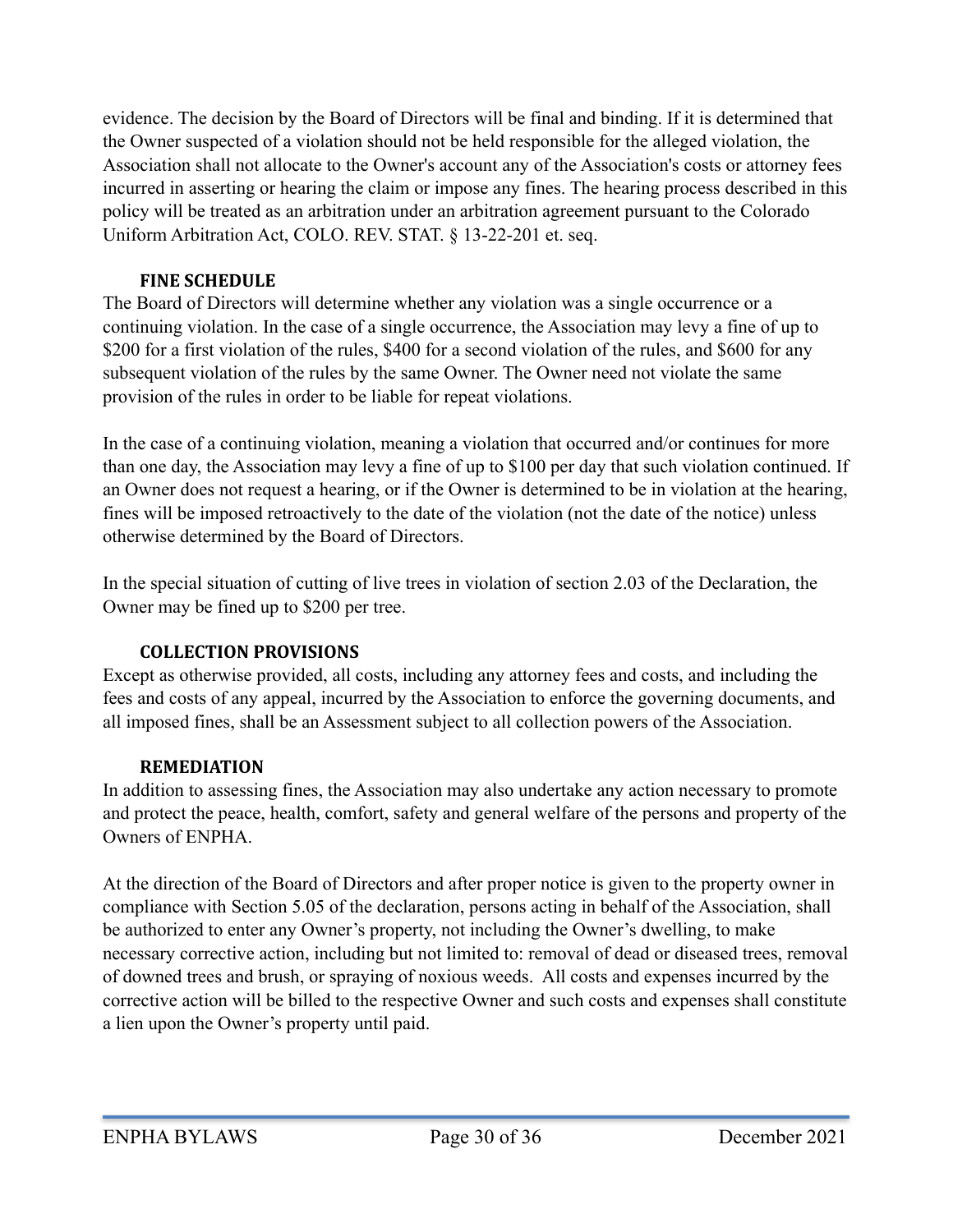## <span id="page-30-0"></span>**ARTICLE XII: COLLECTION OF UNPAID ASSESSMENTS**

#### <span id="page-30-1"></span>**COLLECTION POLICY**

The Association adopts the following policy concerning collection of unpaid assessments pursuant to COLO. REV. STAT. § 38-33.3-209.5(1)(b)(I).

### <span id="page-30-2"></span>**DEFINITIONS:**

The term "Assessment" refers to all fees, charges, late charges, attorney fees, fines, and interest imposed by the Association. Except as noted in the Collection Policy, all Assessments are treated the same.

The term "Regular Assessment" refers to the periodic payments due from each Owner to the Association and is commonly known as "dues".

The term "Special Assessment" refers to irregular payments due from each Owner to the Association from time to time, including fines for non-compliance of covenants

The term "Member in Good Standing" refers to an Owner who is current in the payment of dues, or other Assessments, charges, and fees.

## <span id="page-30-3"></span>**COLLECTIONS**

While the Association is required to follow the Collection Policy, the Association's failure to comply with the Collection Policy shall in no event limit an Owner's liability for unpaid Assessments, which are at all times each Owner's responsibility. The imposition of fines is governed by a separate fine policy; however, once fines are imposed, they are subject to enforcement under the Collection Policy.

## <span id="page-30-4"></span>**DUE DATE**

Each Regular Assessment must be paid to the Association on an annual basis on or before the last day of January. Each Special Assessment must be paid to the Association at a date to be fixed by the Association's Board of Directors at the time of imposing the Special Assessment.

#### <span id="page-30-5"></span>**DELINQUENT**

Each Regular Assessment will be considered past due and delinquent if not paid by the Owner on the due date of January 31st of each calendar year. Special Assessments will be considered past due and delinquent if not paid by the Owner by the due date.

#### <span id="page-30-6"></span>**LATE FEES**

The Association may impose late fees of \$100 per month for any payment that is past due and delinquent. A late fee for Regular Assessment for any delinquent account may be imposed on the March invoice.

#### <span id="page-30-7"></span>**INTEREST**

ENPHA BYLAWS Page 31 of 36 December 2021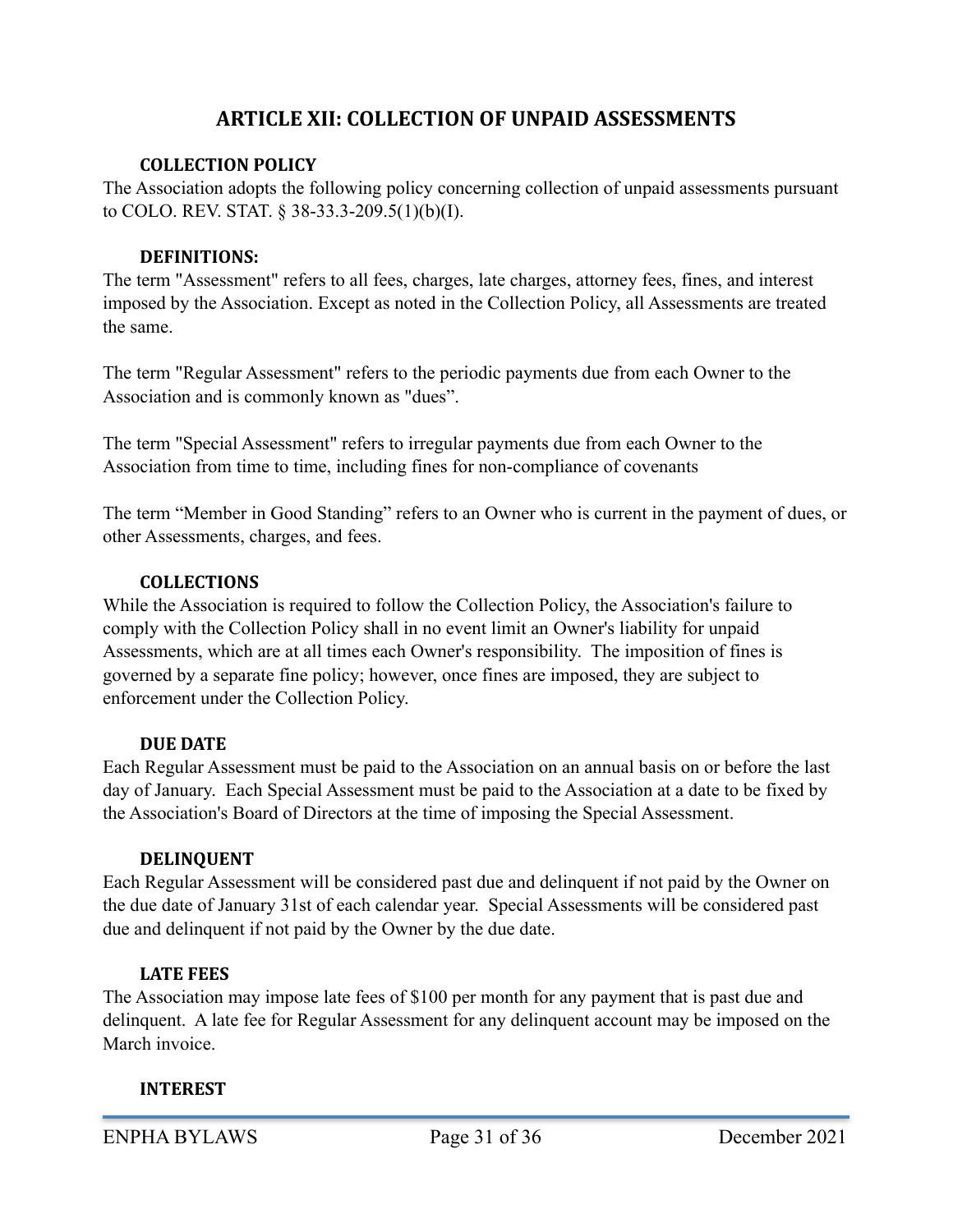The Association is entitled to impose interest of 18% per annum or the highest amount of interest permitted by law, if less, on unpaid Assessments in addition to late fees. Interest will begin to accrue on the date the account is delinquent beyond thirty (30) days.

## <span id="page-31-0"></span>**HANDLING FEES**

The Association is entitled to impose a handling fee of \$25.00 after the 3rd invoice and attempt to collect the Assessment

## <span id="page-31-1"></span>**RETURNED CHECK CHARGES**

Any Owner whose check, draft, or order for the payment of money upon any bank, depository, person, firm, or corporation is not paid upon its presentment is liable to the Association as provided in COLO. REV. STAT. § 13-21-109. The bad check charge will be at least \$20 Nothing herein shall prevent the Association from referring the matter to the appropriate authority for criminal prosecution.

## <span id="page-31-2"></span>**BILLING AND NOTICE**

The Association will endeavor to send each Owner an annual statement. Sending statements is a courtesy only and does not affect an Owner's liability for unpaid Assessments, which are at all times the Owner's responsibility. Statements will be sent to the Owner's address, which if possible are reconciled with the Summit County Assessor's property records annually. Or, at the Association's election, to the electronic mail address of the Owner on file with the Association. Owners are responsible for making sure the Association has current billing information, including a mailing address and electronic mail address. The risk of n on-delivery of notices is at all times on each Owner.

## <span id="page-31-3"></span>**PAYMENTS**

Payments may be made to PO Box 24419, Silverthorne CO 80497, or in such other place or manner as the Association may direct. If the Association has a managing agent, payment may be delivered directly to the Association's managing agent at its offices. However, to the extent that the Association accepts a payment delivered directly to the Association's managing agent, the payment will be deemed paid when actually deposited into the Association's account by the managing agent even if there is a delay that causes additional charges to accrue on the account.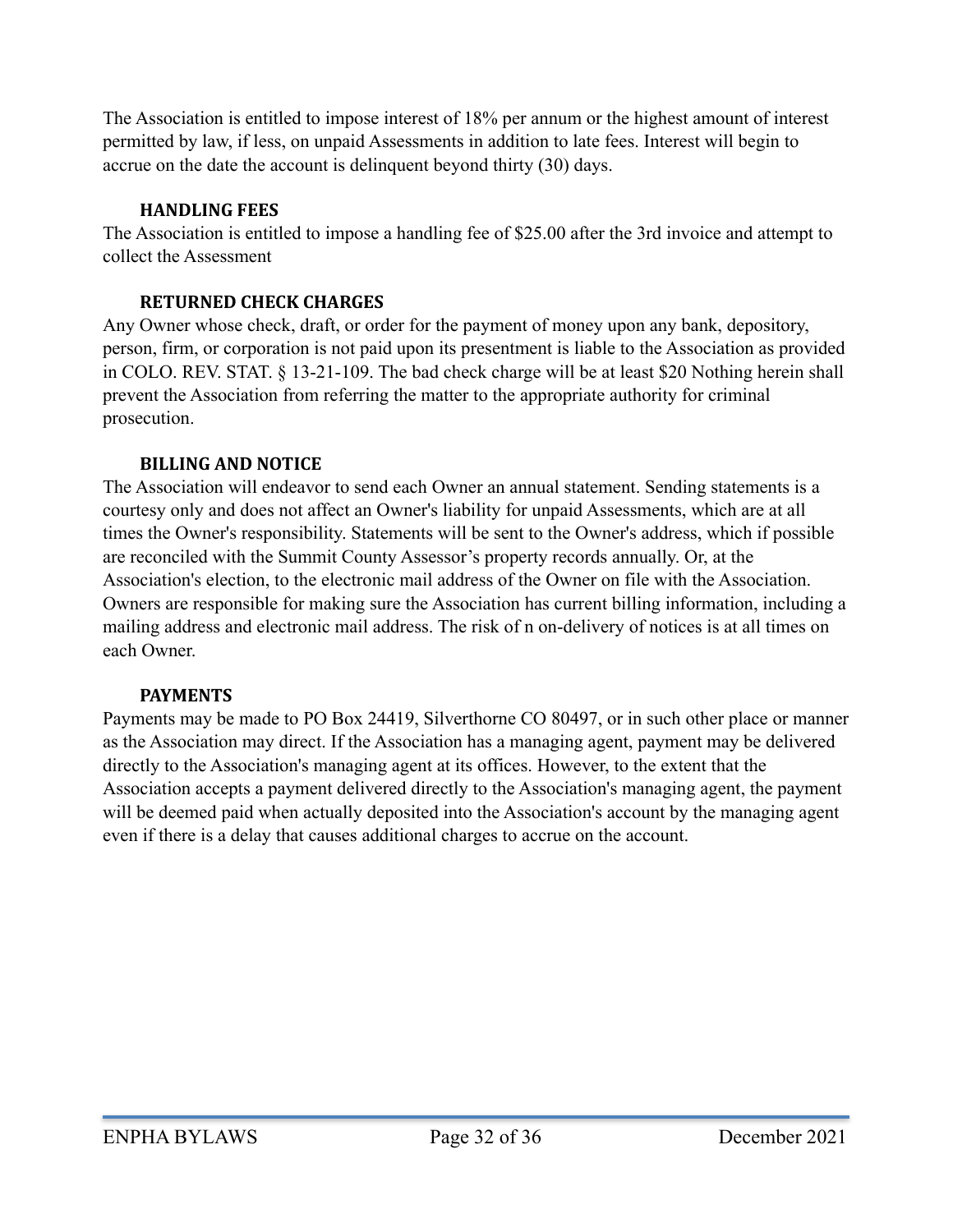### <span id="page-32-0"></span>**NOTICE OF DELINQUENCY**

Before the Association turns over a delinquent account to a collection agency or refers it to an attorney for legal action, the Association, or its managing agent, will send the Owner at least one "Notice of Delinquency". This will include the possibility of a payment plan. The Association may send an Owner any number of Notices of Delinquency before proceeding with formal collection action without prejudice to its collection rights. Payments will be applied on each account as provided in the Notice of Delinquency and the Association's acceptance of less than the full amount owed shall never constitute accord and satisfaction or affect the Association's rights with respect to collection of the balance except as expressly acknowledged by the Association in writing.

## <span id="page-32-1"></span>**REFERRAL TO COLLECTION AGENCY OR ATTORNEY**

If an Owner has not paid the full amount owed on a delinquent account within thirty (30) calendar days after the mailing of a Notice of Delinquency, the Association may turn over the account to a collection agency or refer it to an attorney for legal action. A delinquent Owner is liable for all collection and legal costs, including attorney's fees, with or without suit, and including the costs of appeal. The collection agency or attorney may pursue collection of the account using any means permitted by law, including appointment of a receiver.

## <span id="page-32-2"></span>**FORBEARANCE**

The Board of Directors may, in its discretion, forebear enforcement of the Collection Policy, including entering into forbearance agreements with delinquent Owners, if it determines this to be in the best interest of the Association. No agreement is enforceable unless reduced to a writing signed by the Association and the Owner.

## <span id="page-32-3"></span>**SUSPENSION OF VOTING RIGHTS**

An Owner who is not in Good Standing based on the nonpayment of dues or other Assessments shall have voting rights suspended unless otherwise determined by the Board of Directors in its discretion. The attendance of an Owner whose voting rights have been suspended may be counted toward the quorum at the Annual Owner's meeting.

## <span id="page-32-4"></span>**BANKRUPTCY**

If any Owner files bankruptcy, the Owner will not be personally responsible for Assessments accruing before the Owner filed bankruptcy, but will remain responsible for all Assessments accruing after the Owner filed bankruptcy. A bankruptcy filing shall not affect the Association's right to claim a lien for the entire amount of unpaid Assessments against a unit. The Association may immediately turn the matter over to its attorney upon receipt of notice that an Owner filed bankruptcy.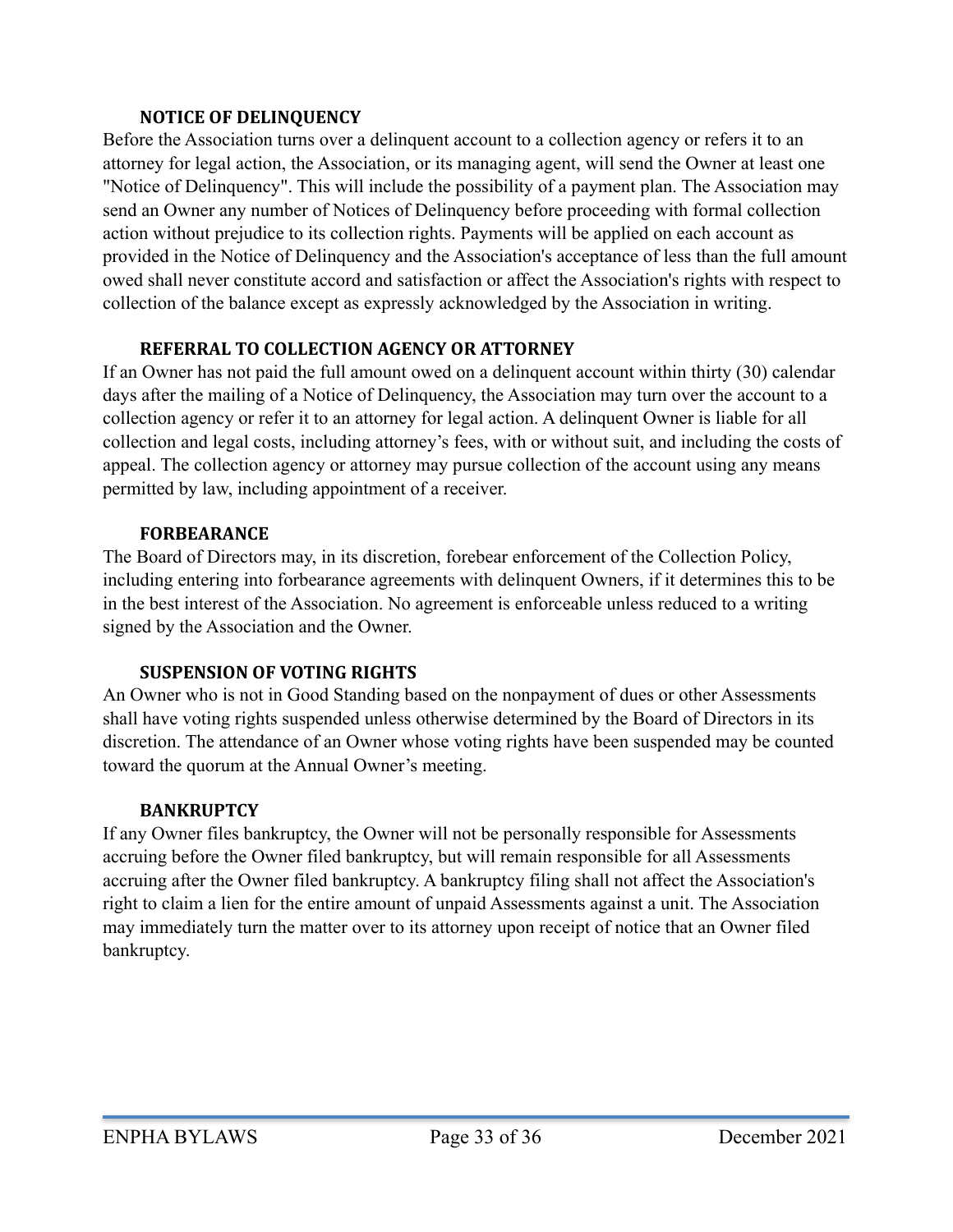## <span id="page-33-0"></span>**LIENS**

The Association has a statutory lien on each unit for the full amount of any Assessment that is due and remains unpaid. The lien may include assessments, fees, fines, interest, late fees and attorney's fees.

The Association is not required to record a special notice of its lien in the public records, but it may do so and the delinquent owner will then be responsible for any filing fees in addition to any other charges on the account. The lien can be foreclosed to satisfy the debt. However, the Board of Directors must formally authorize, by a recorded vote, to the filing of any type of legal action against an Owner on an individual basis. For purposes of this provision, a "recorded vote" is one in which the individual votes of the Board of Directors for the resolution or motion, or the fact that the vote was unanimous, are reflected in the records of the Association. The members of the Board of Directors may vote concerning such resolution or consent by any means and are not required to personally sign any document to record their vote.

## <span id="page-33-1"></span>**ASSIGNMENT OF COLLECTION RIGHTS**

The Association may assign its collection rights to any person and that person will then have all rights and responsibilities of the Association with respect to the assigned rights. Assessments accruing after the date of any such assignment will be paid to the Association in the normal course and the Association will retain all collection rights with respect to them such that an Owner may be delinquent with regard to paying Assessments to the assignee and current with regard to paying Assessments to the Association. Once the Association assigns its collection rights, the Owner must deal directly with the assignee with respect to the Assessments assigned. The Association may, but shall not be required to, enter into "standby" agreements whereby it agrees not to take enforcement action with respect to new assessments until an assignee completes enforcement with respect to assigned assessments. Enforcement of new assessments and assigned assessments may also take place concurrently and the Association and the assignee may assert concurrent enforcement rights in a single enforcement action coordinated by them subject to an agreement concerning the final disposition of proceeds. The arrangements between the Association and any assignee will not affect an Owner's rights or obligations with respect to unpaid Assessments and are therefore not subject to challenge by Owners.

## <span id="page-33-2"></span>**BUSINESS JUDGMENT**

The Association is not bound to decisions with respect to one set of facts and circumstances when it comes to its decisions with regard to another set of facts and circumstances concerning the enforcement of the Collection Policy. The Association's actions are governed by the business judgment rule, which holds that good faith acts of the directors of the Association that are within the powers of the Association and exercise of honest business judgment are valid.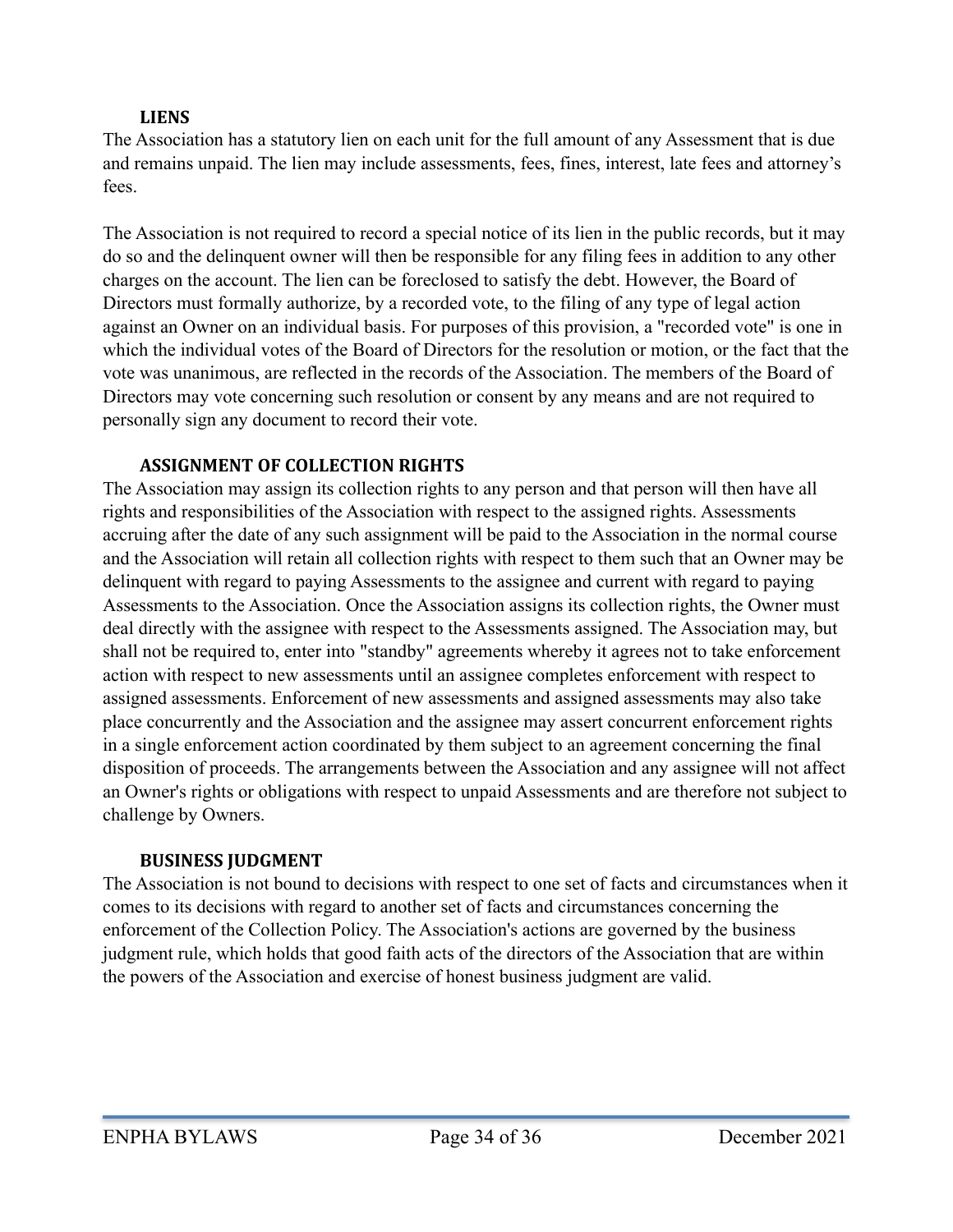# <span id="page-34-0"></span>**ARTICLE XIII: WAIVER OF NOTICE**

Whenever any notice is required to be given under the provisions of these Bylaws or under the provisions of the Articles of Incorporation or under the provisions of the Colorado Nonprofit Corporation Act, or otherwise, a waiver thereof in writing, signed by the person or persons entitled to such notice, whether before or after the event or other circumstance requiring such notice, shall be deemed equivalent to the giving of such notice.